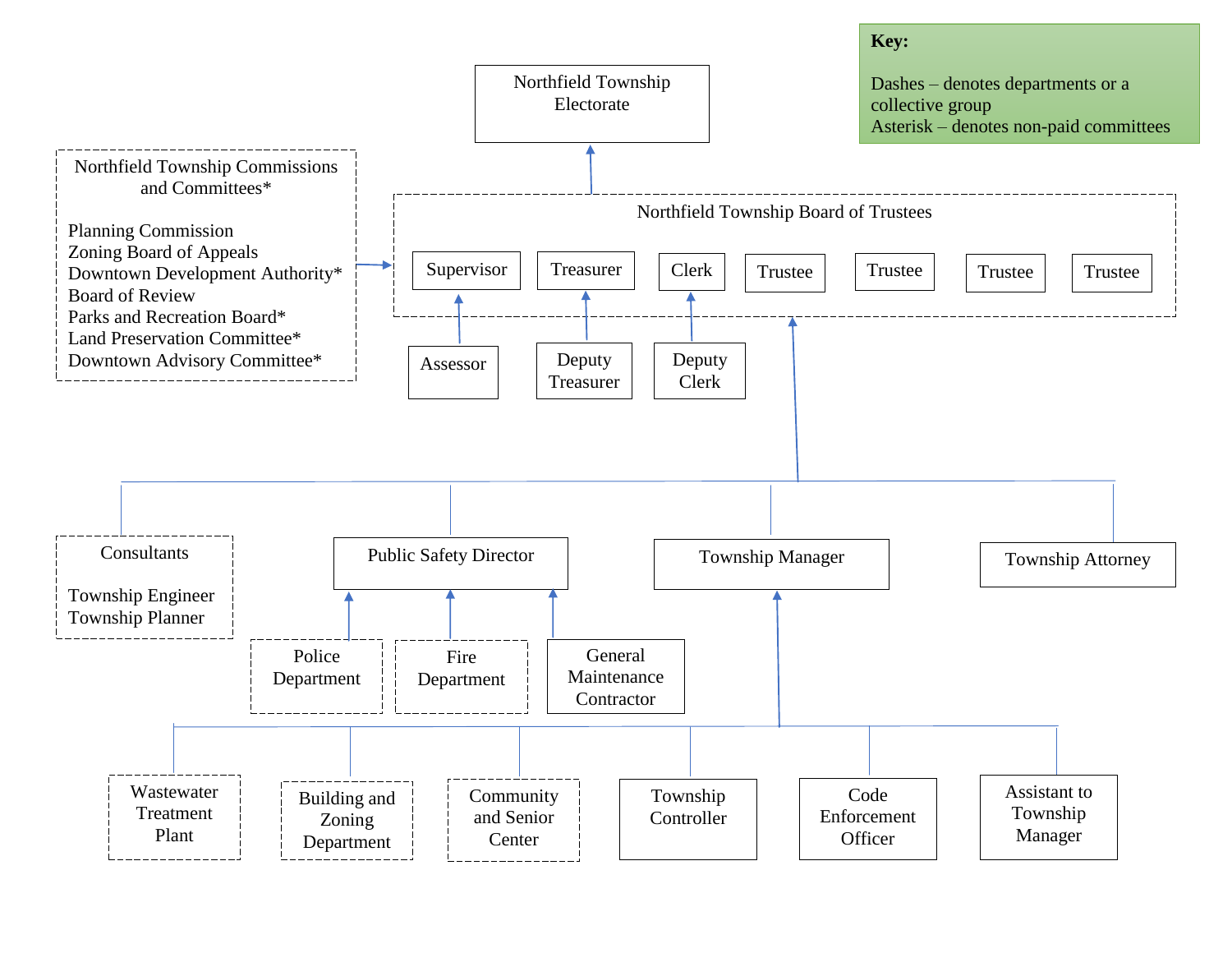## NORTHFIELD TOWNSHIP Government Overview

1

- General Law Township
- Encompasses 36 Square Miles
- Overview
	- Township Board 7 Members
	- Township Manager
	- Full-Time Police Department
	- Paid-On-Call Fire Department
	- Wastewater Treatment Plant
	- Building and Zoning
	- Community Center
	- Various Boards and Commission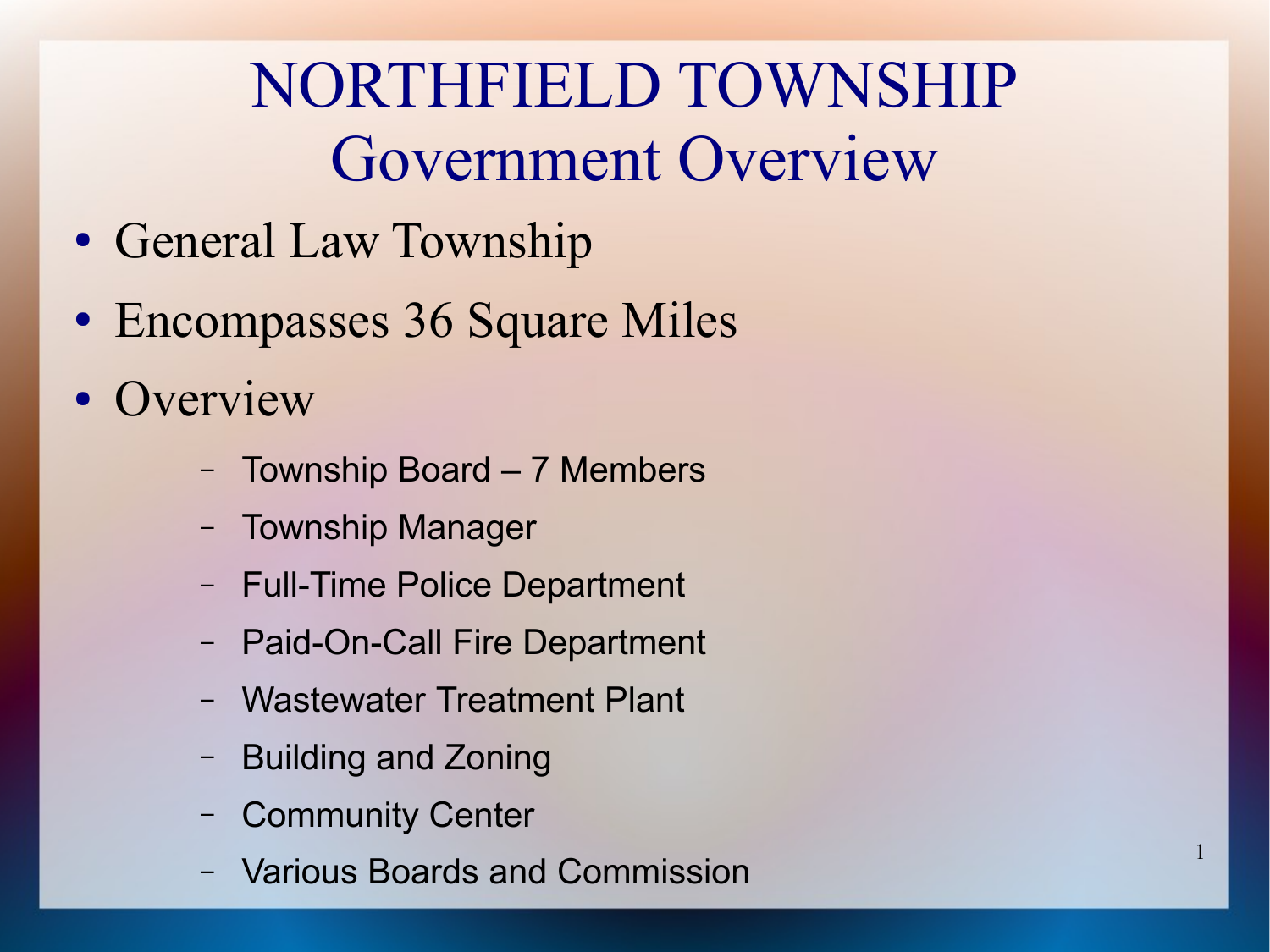#### NORTHFIELD TOWNSHIP Board Members

- Supervisor Marlene Chockley
- Clerk Kathy Manley
- Treasurer Lenore Zelenock
- Trustee Tawn Beliger
- Trustee Janet Chick
- Trustee Wayne Docket
- Trustee Jacki Otto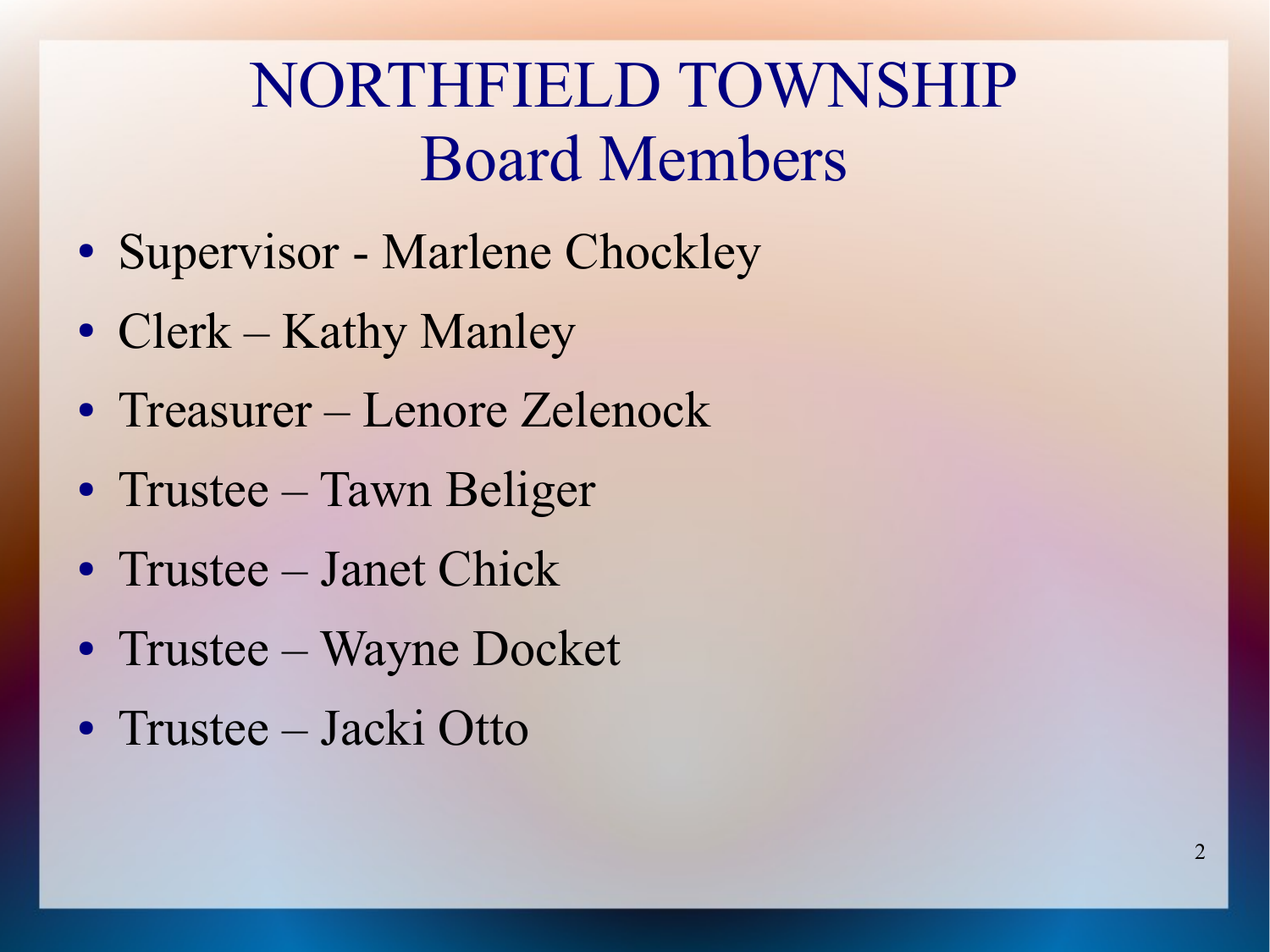# NORTHFIELD TOWNSHIP Supervisor's – Official Statutory Duties

- Moderates board and annual meetings
- Chief Assessing Officer (if certified)
- Secretary to the Board of Review
- Township's legal agent
- Must maintain records of the Supervisor's Office
- Responsible for tax allocation board budget (if applicable)
- Develops Township budget
- Appoints some commission members
- May call special township board meetings
- May appoint a deputy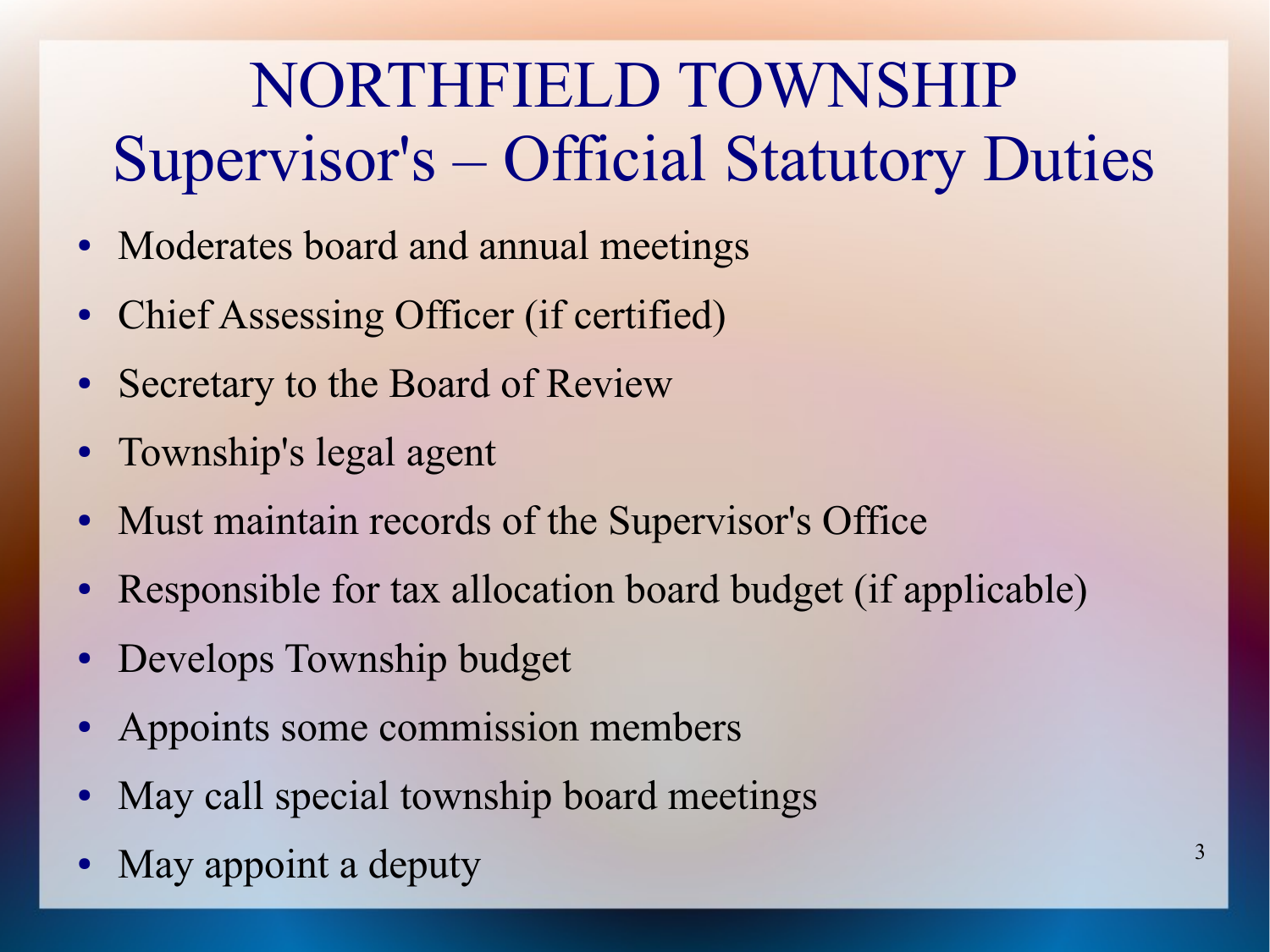# NORTHFIELD TOWNSHIP Clerk's- Official Statutory Duties

- Maintains custody of all township records
- Maintains general ledger
- Prepares warrants for township checks
- Records and maintains township board meeting minutes
- Keeps the township book of oaths
- Responsible for most board special meeting notices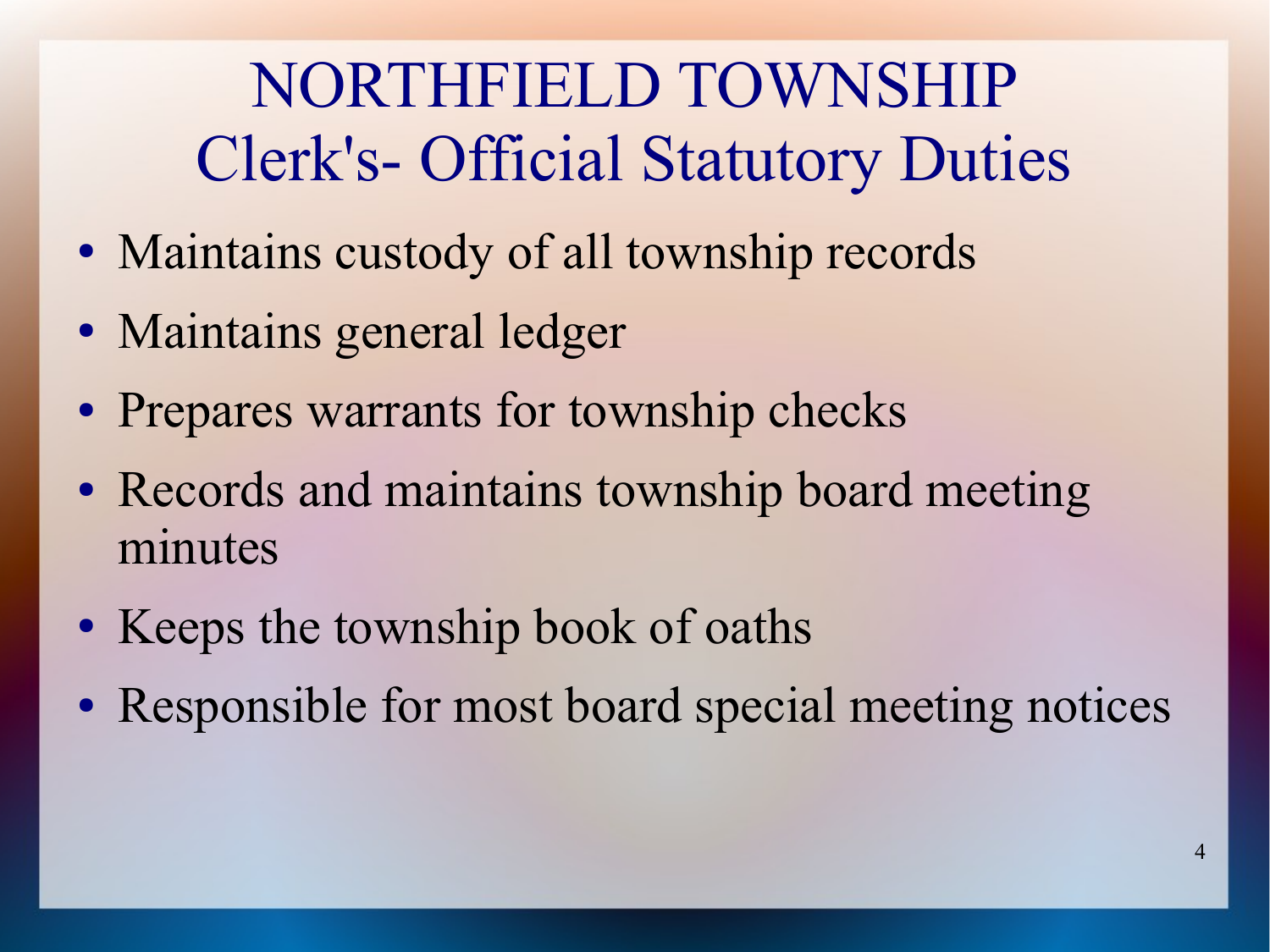## NORTHFIELD TOWNSHIP Clerk's- Official Statutory Duties

- Publishes board meeting minutes
- Keeps voter registration file and conducts elections
- Keeps township ordinance book
- Prepares financial statements
- Delivers tax certificates to Supervisor and County Clerk by Sept. 30
- Must appoint a deputy
- Must post a surety bond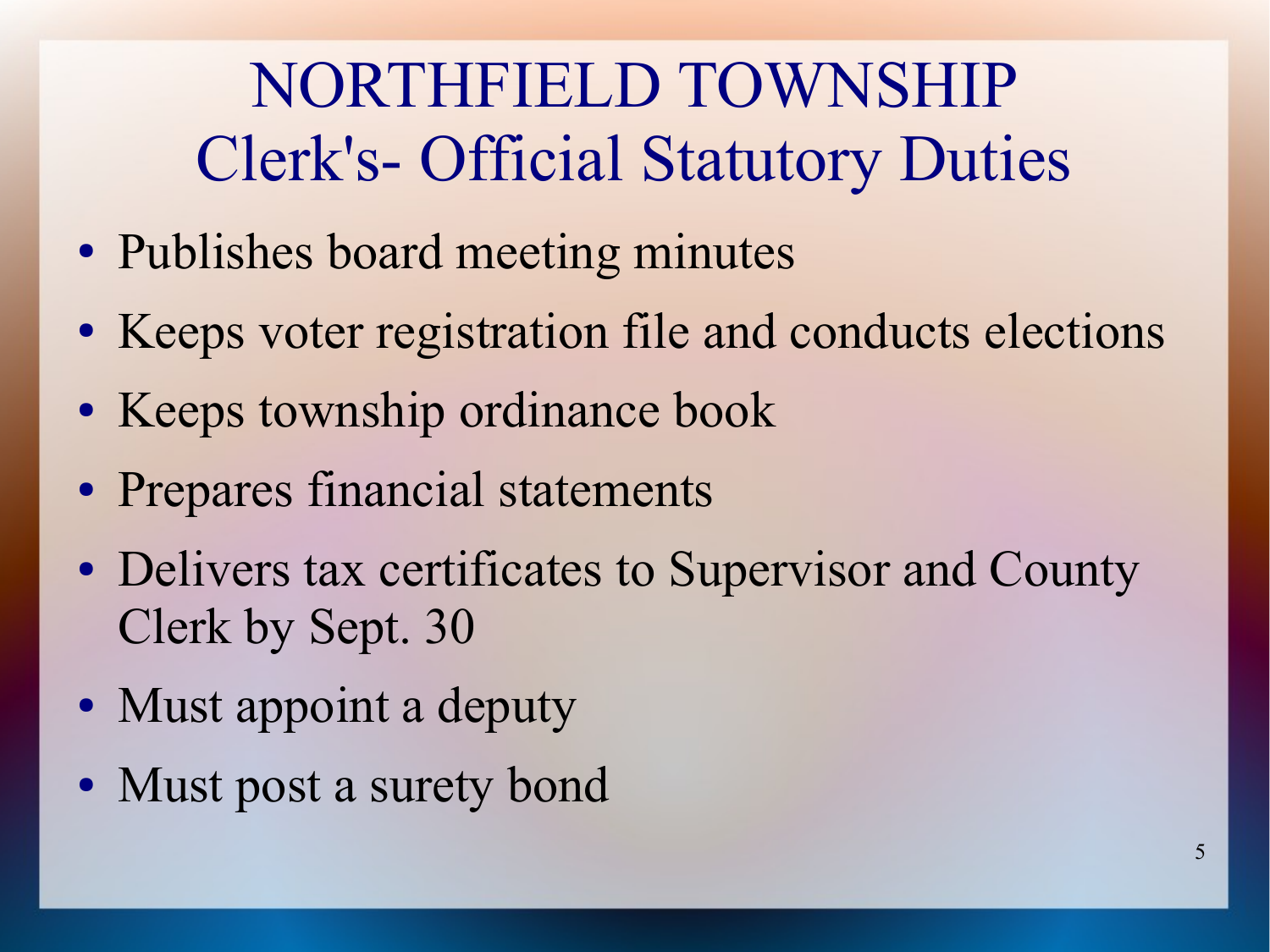# NORTHFIELD TOWNSHIP Treasurer's – Official Statutory Duties

- Collects real and personal property taxes
- Keeps an account of township receipts and expenditures
- Issues township checks
- Deposits township revenues in approved depositories
- Invests township funds in approved investment vehicles
- Collects delinquent personal property tax
- Collects mobile home specific tax
- Must appoint deputy
- Must post a surety Bond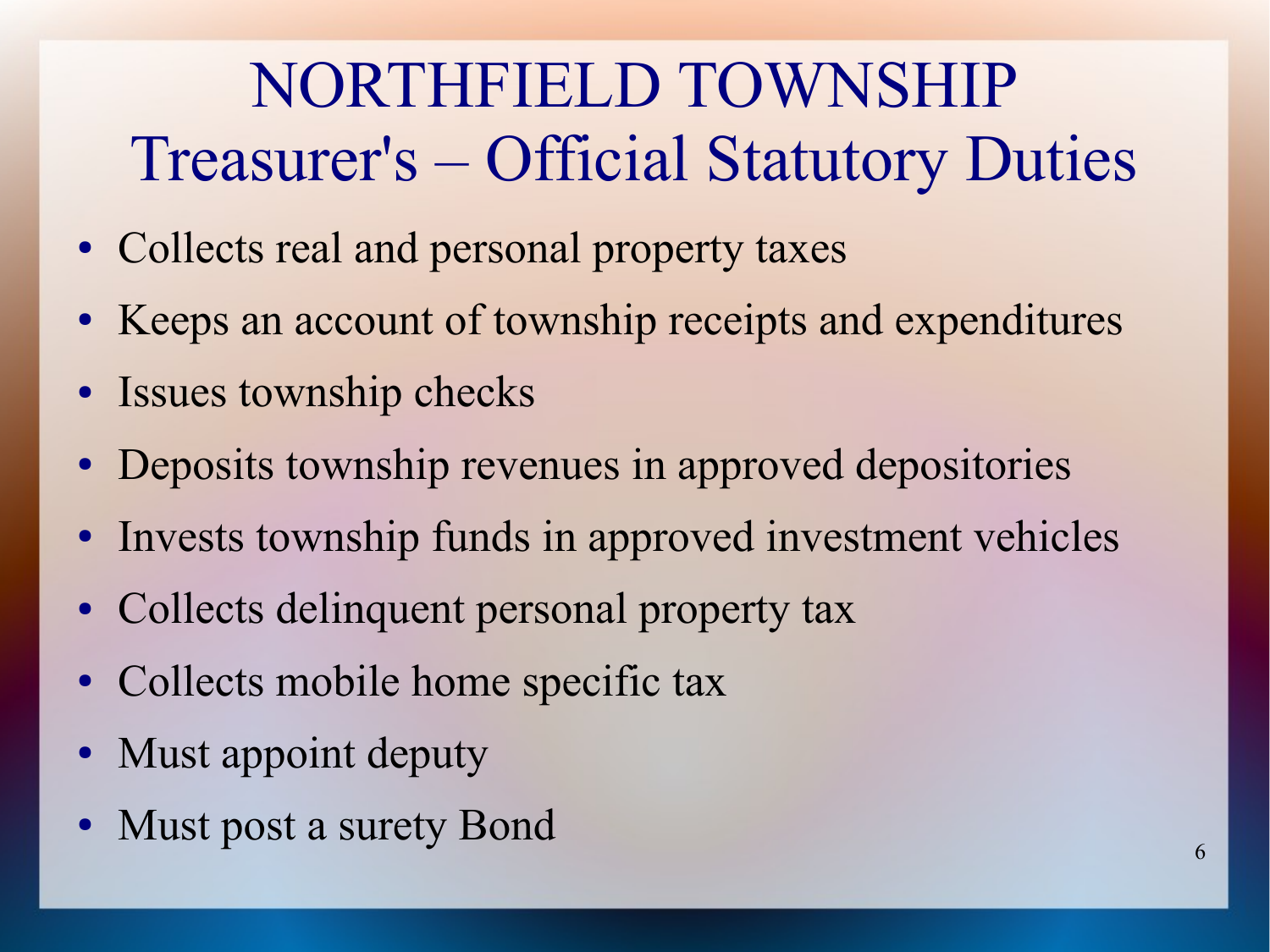#### NORTHFIELD TOWNSHIP Trustee's – Official Statutory Duties

• Township legislators with same authority as other board offices at board meetings, required to vote on all issues (where there is no conflict of interest)

• Responsible for township's fiduciary health (stewardship)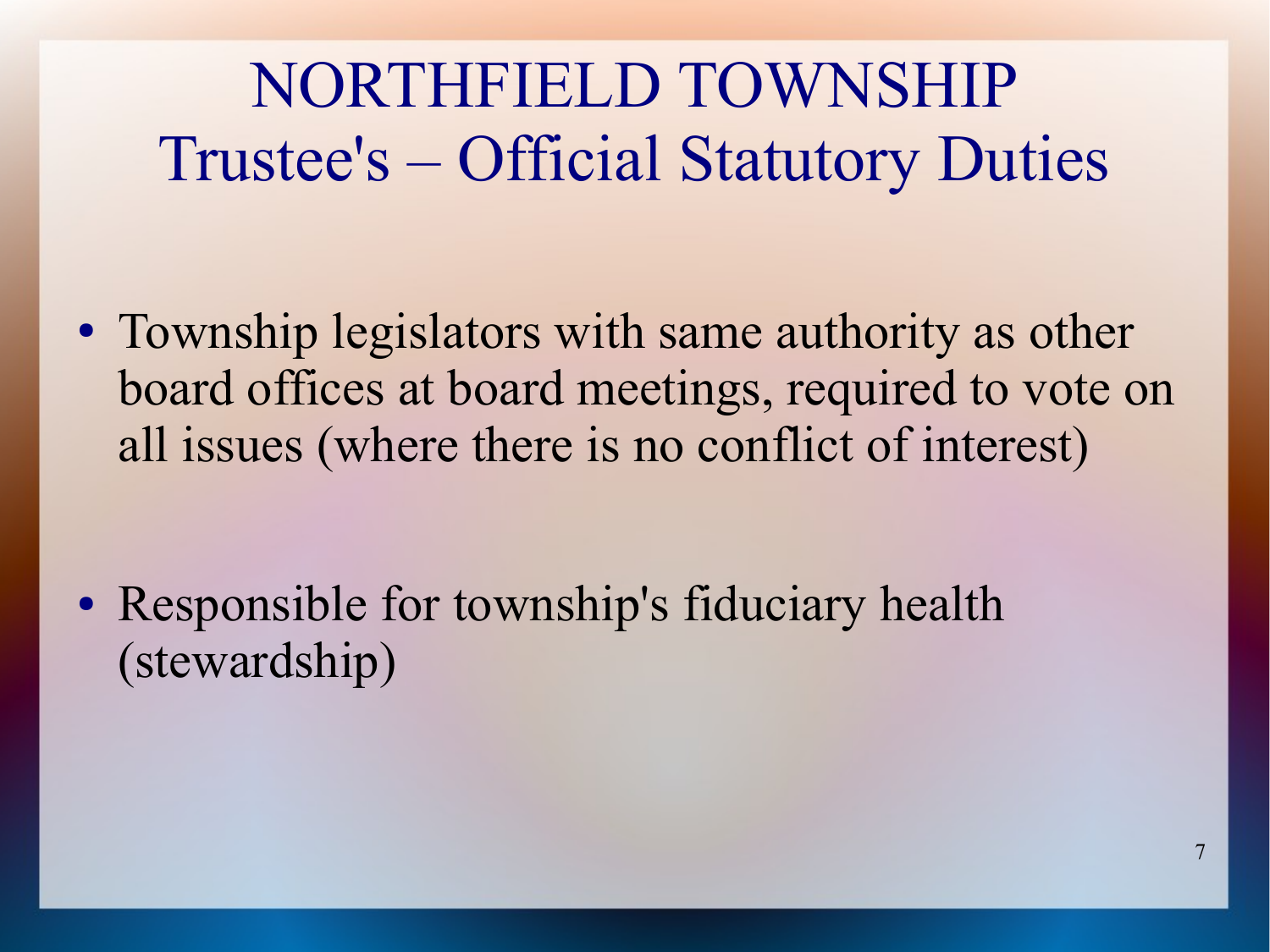#### NORTHFIELD TOWNSHIP Public Safety Director

- Responsible for overall management, planning, coordination, and direction of the Police and Fire Departments.
- Plans, develops, and directs a complete program of police and fire services to protect the community and to enforce laws and ordinances.
- Under general supervision of the Township Board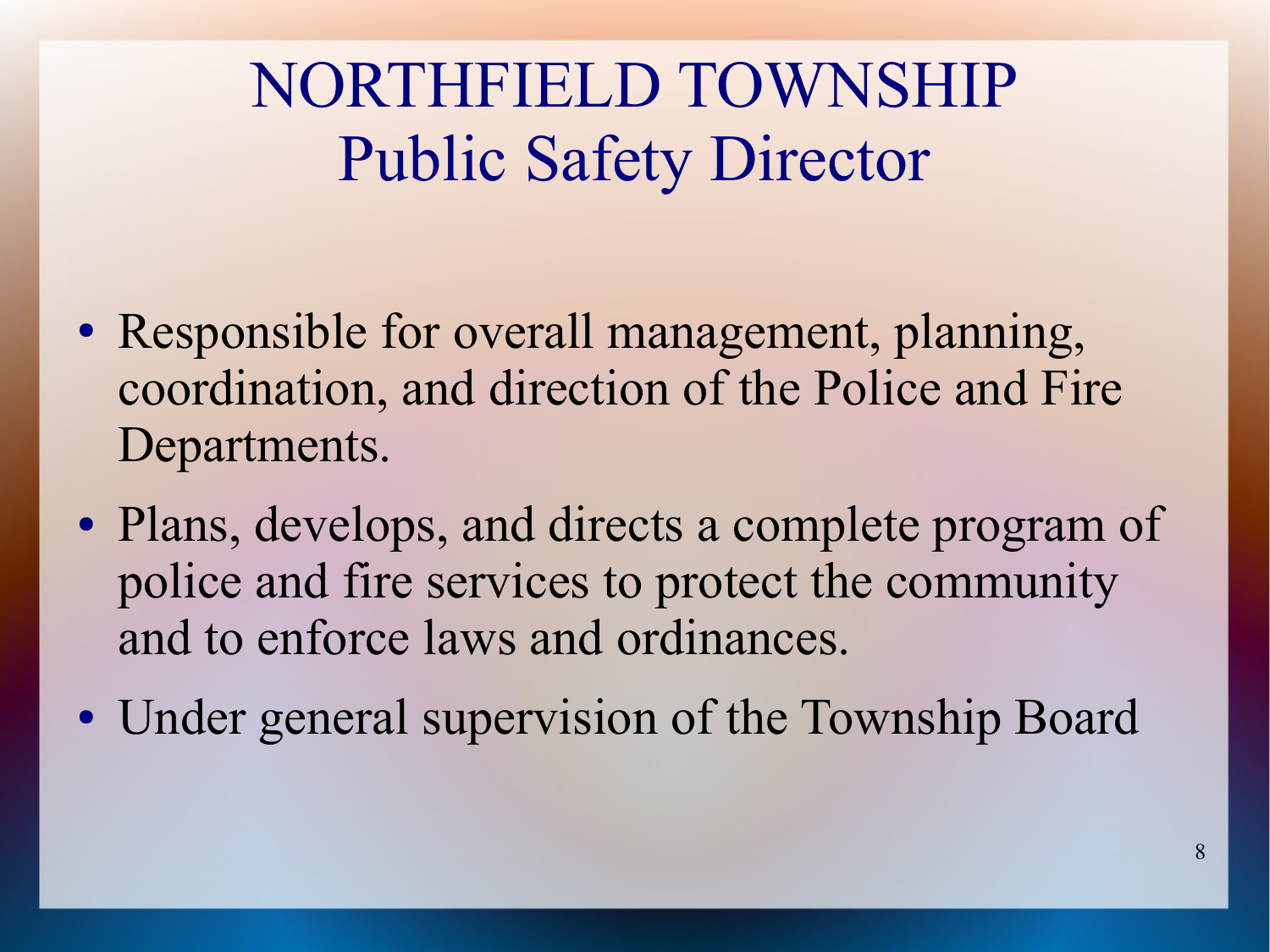## NORTHFIELD TOWNSHIP Full-Time Police Department

- Director of Public Safety
- Administrative Assistants (2)
- **Interim Lieutenant**
- Sargent
- Detective Sargent
- Interim Sargent
- Full Time Officers  $(6)$
- Part-Time Officers (4)
- Reserve Sargent (1)
- Reserve Officers  $(4)$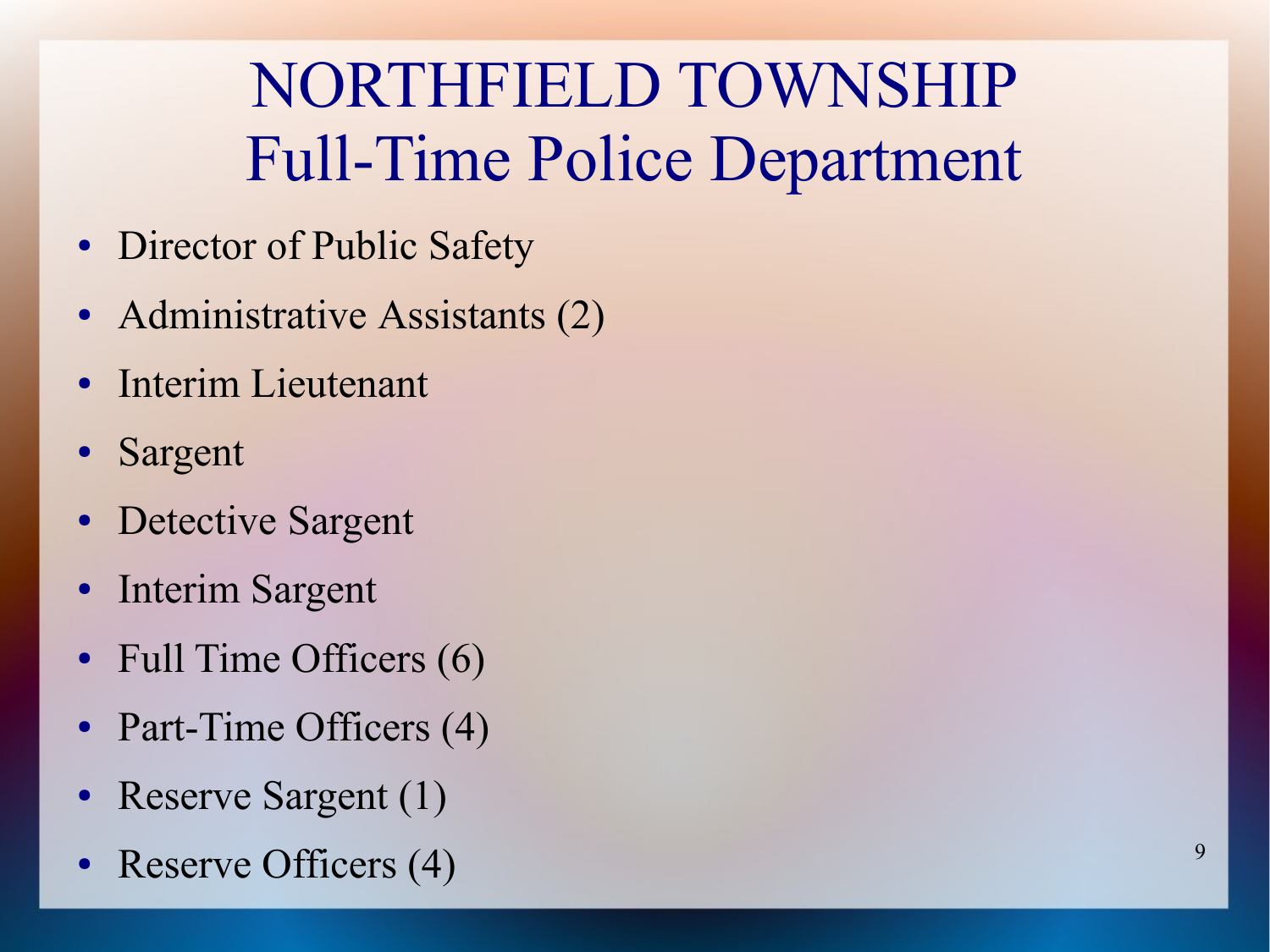# NORTHFIELD TOWNSHIP Paid-On-Call Fire Department

- Director of Public Safety
- Administrative Assistant
- Deputy Chief
- Assistant Chief
- Lieutenants (4)
- Fire Fighters (17)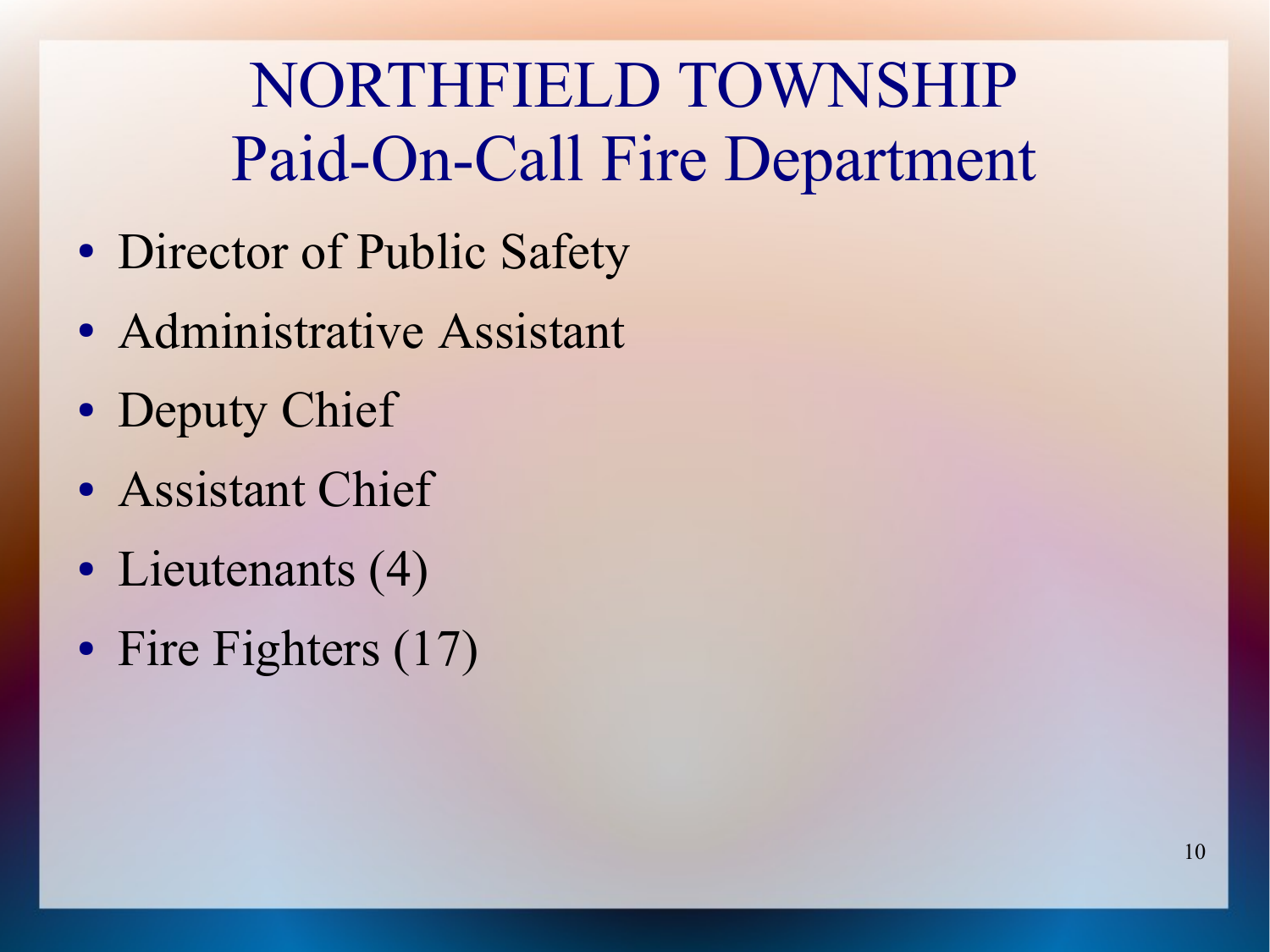# NORTHFIELD TOWNSHIP Township Manager

- Works directly with the Township Board and various departments.
- Shall perform all duties lawfully directed by the Township Board, except for those duties that are delegated by law to another Township official.
- Oversees the day to day administration of Northfield Township not under statutory authority of an elected official.
- Most important duty is to facilitate the flow and understanding of ideas and information between and among elected officials, employees, and citizens.
- This is an appointed position.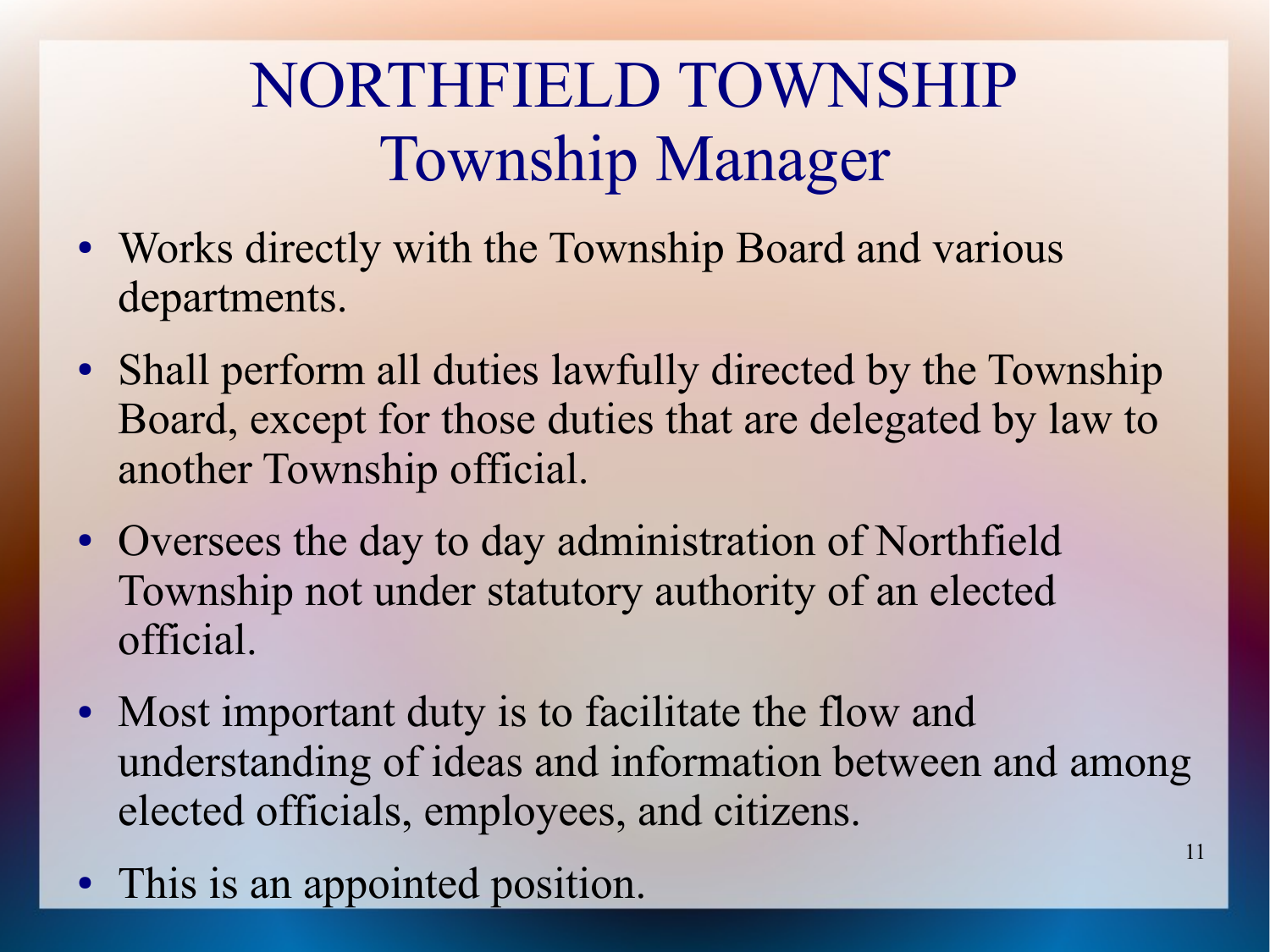# NORTHFIELD TOWNSHIP Deputy Clerk

- Performs the statutory duties of the Clerk.
- Performs a wide range of clerical and administrative work related to all aspects of elections.
- Performs oversight in maintaining official Township records and ensures proper retention schedules.
- Handles payroll and sewer billing.
- Under the supervision of the Clerk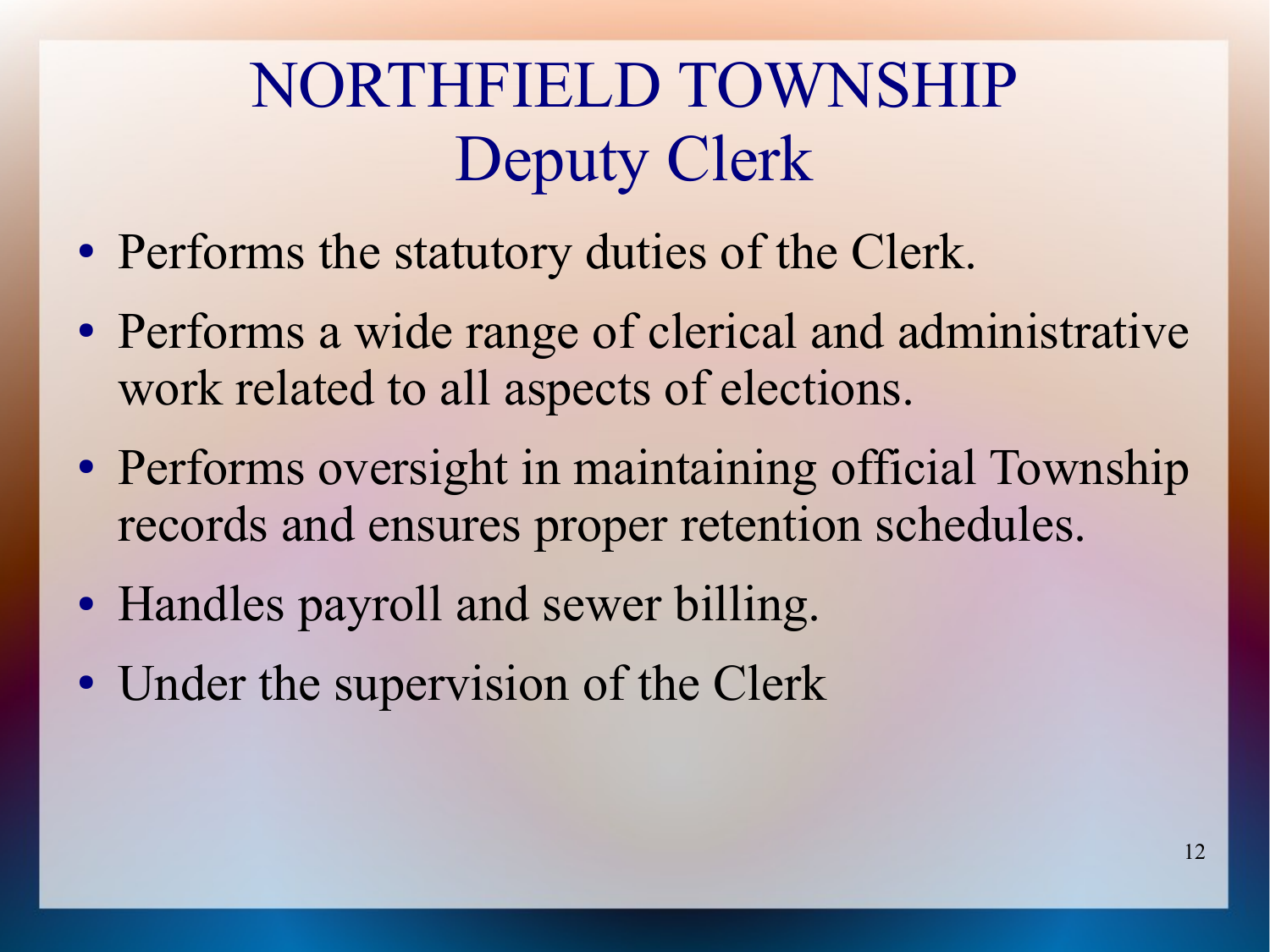# NORTHFIELD TOWNSHIP Deputy Treasurer

- Performs the statutory duties of the Treasurer.
- Performs a wider range of bookkeeping and administrative functions to ensure the efficient operations of the Treasurer's office.
- Processes a wide variety of accounts receivables and general cashiering including property tax payments, sewer bills, and monies received from other Township operations, and prepares deposits.
- Under the supervision of the Treasurer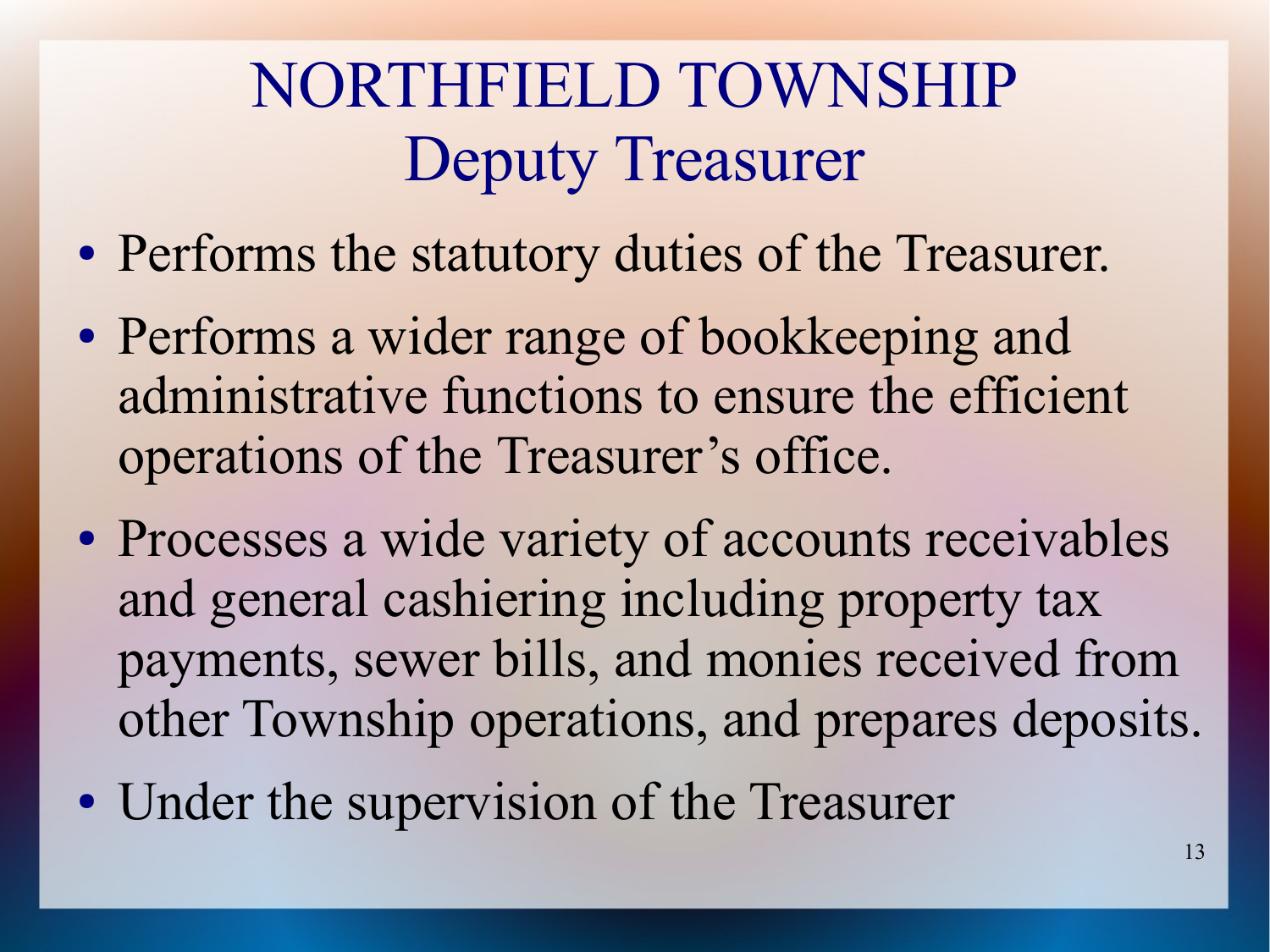## NORTHFIELD TOWNSHIP Assessor/Assessing Department

- Responsible for accurately identifying and determining the value of all taxable real and personal property located within Northfield Township for the purpose of taxation.
- Collects and maintains accurate ownership records, legal descriptions, land and building information, parcel and related maps, sales and other transfers of property.
- Two part-time contract positions at this time.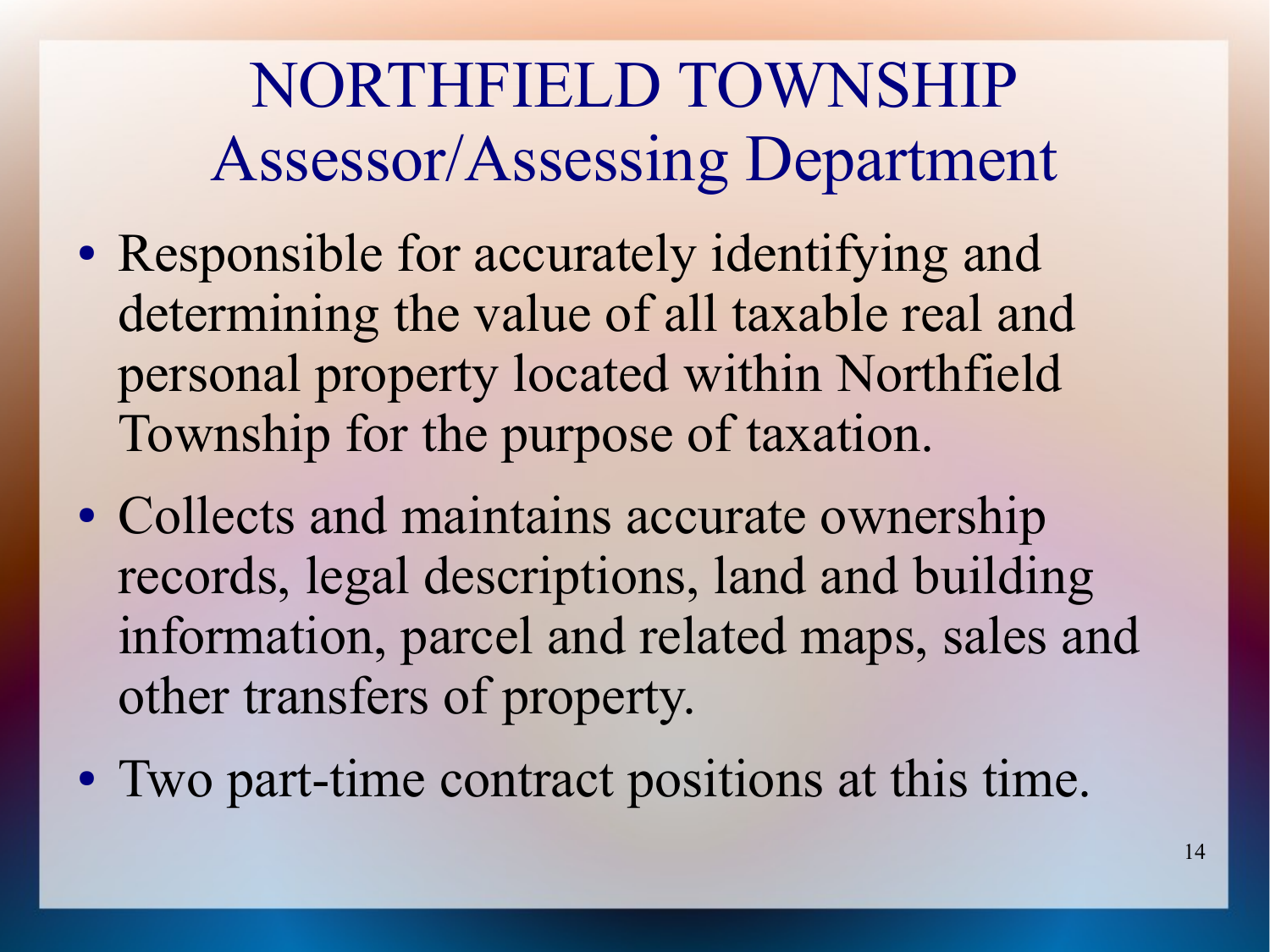#### NORTHFIELD TOWNSHIP Wastewater Treatment Plant Superintendent

- Manages, plans, and directs the operation of the Township's wastewater treatment plant and collection system to ensure the wastewater facility is in compliance with treatment standards set by the Michigan Department of Environmental Quality (MDEQ).
- Manages maintenance and repair operations.
- Supervises wastewater employees.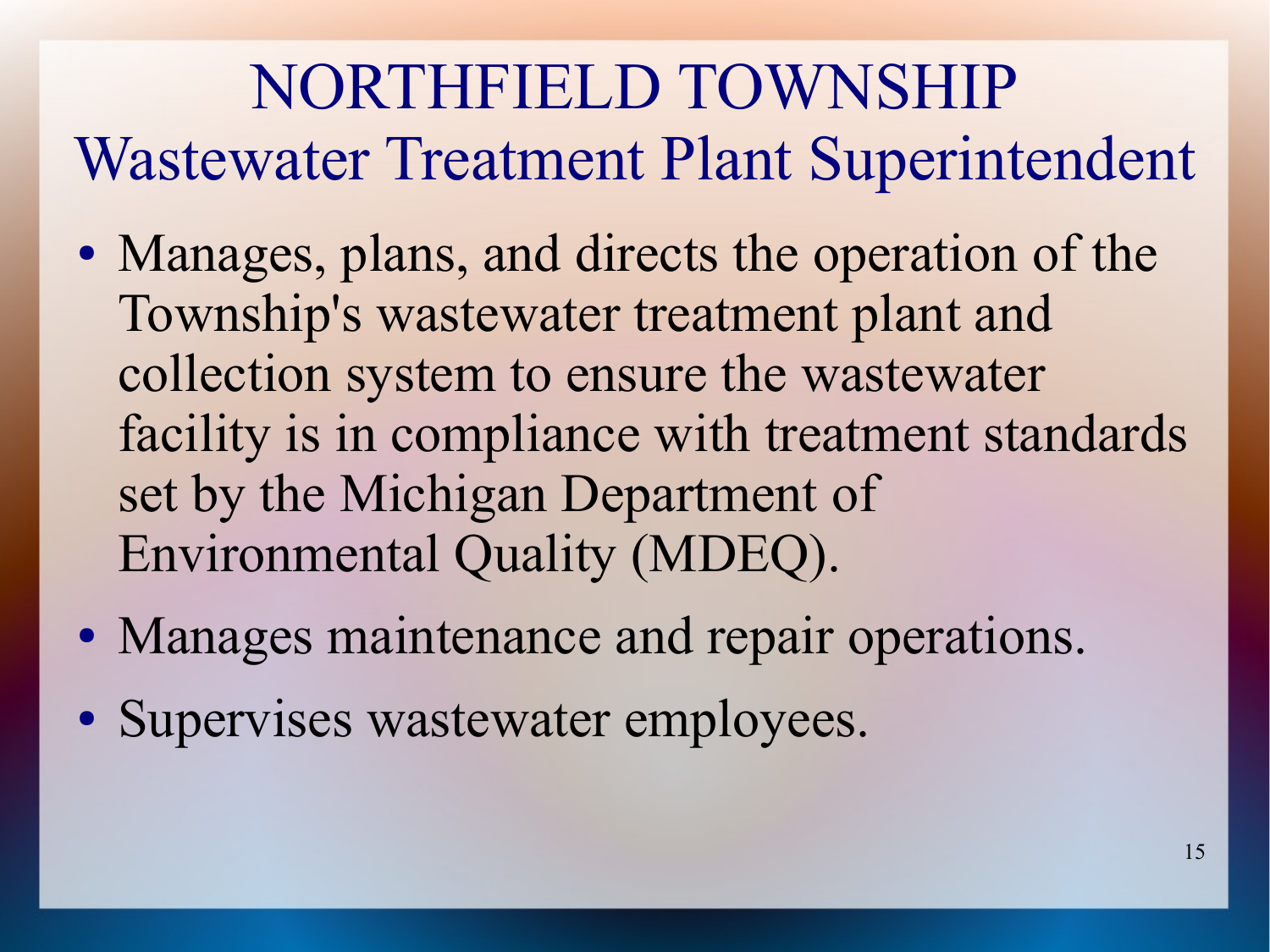## NORTHFIELD TOWNSHIP Wastewater Treatment Plant Personal

- Maintenance Supervisor/Operator I
	- Responsible for the everyday maintenance and repairs of equipment
- Operator II
	- Responsible for the everyday maintenance and care of buildings and grounds at the treatment plant.
	- Assist with the everyday maintenance and repairs of the plant.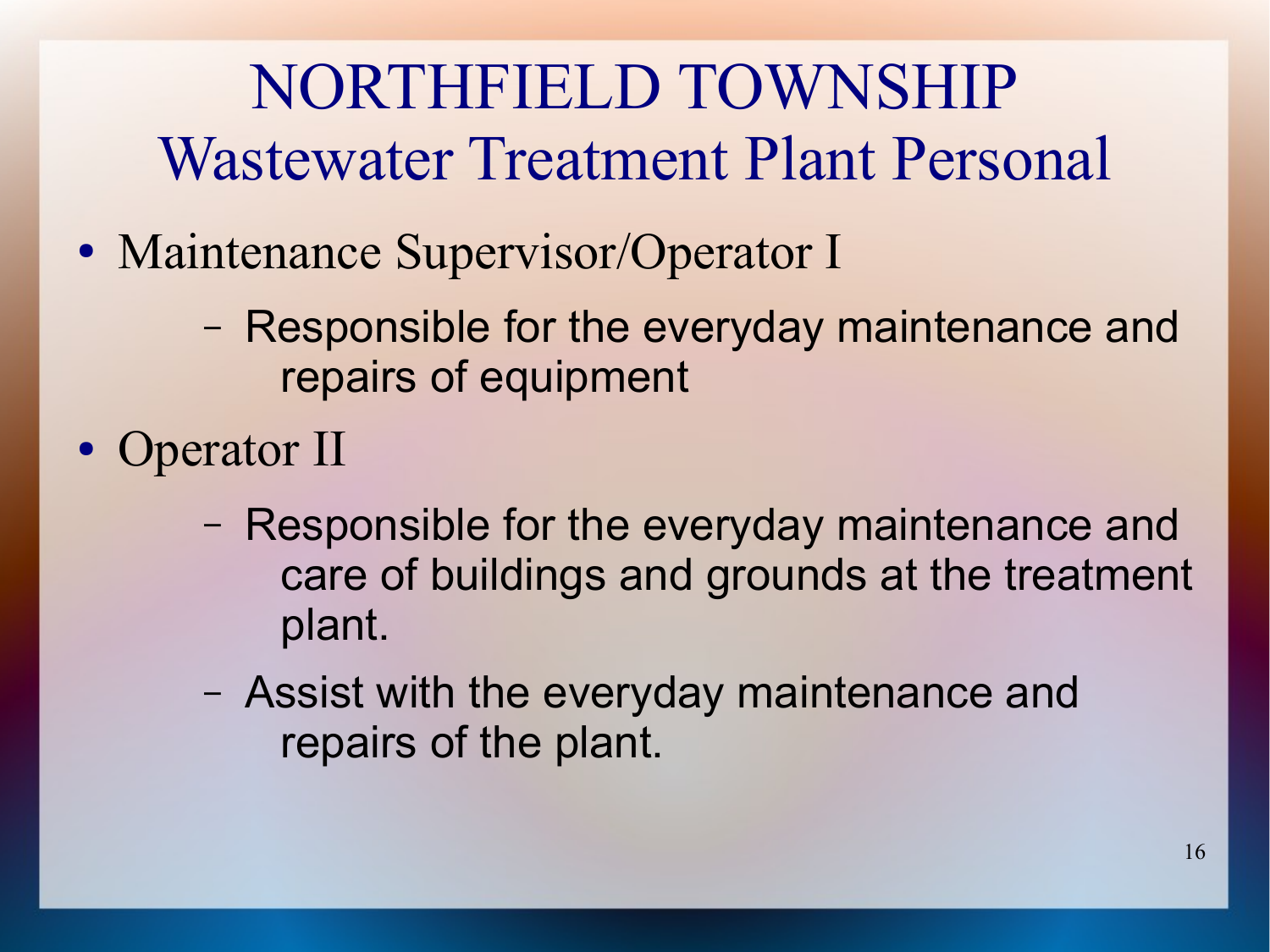#### NORTHFIELD TOWNSHIP Wastewater Treatment Plant Personal

- Collection System Supervisor
	- Responsible for all aspects of the collection system that transmits sewage to the plant
- Laboratory Specialist
	- Performs chemical analysis required by the Michigan Department of Environmental Quality in accordance with our National Pollution Elimination Discharge Permit.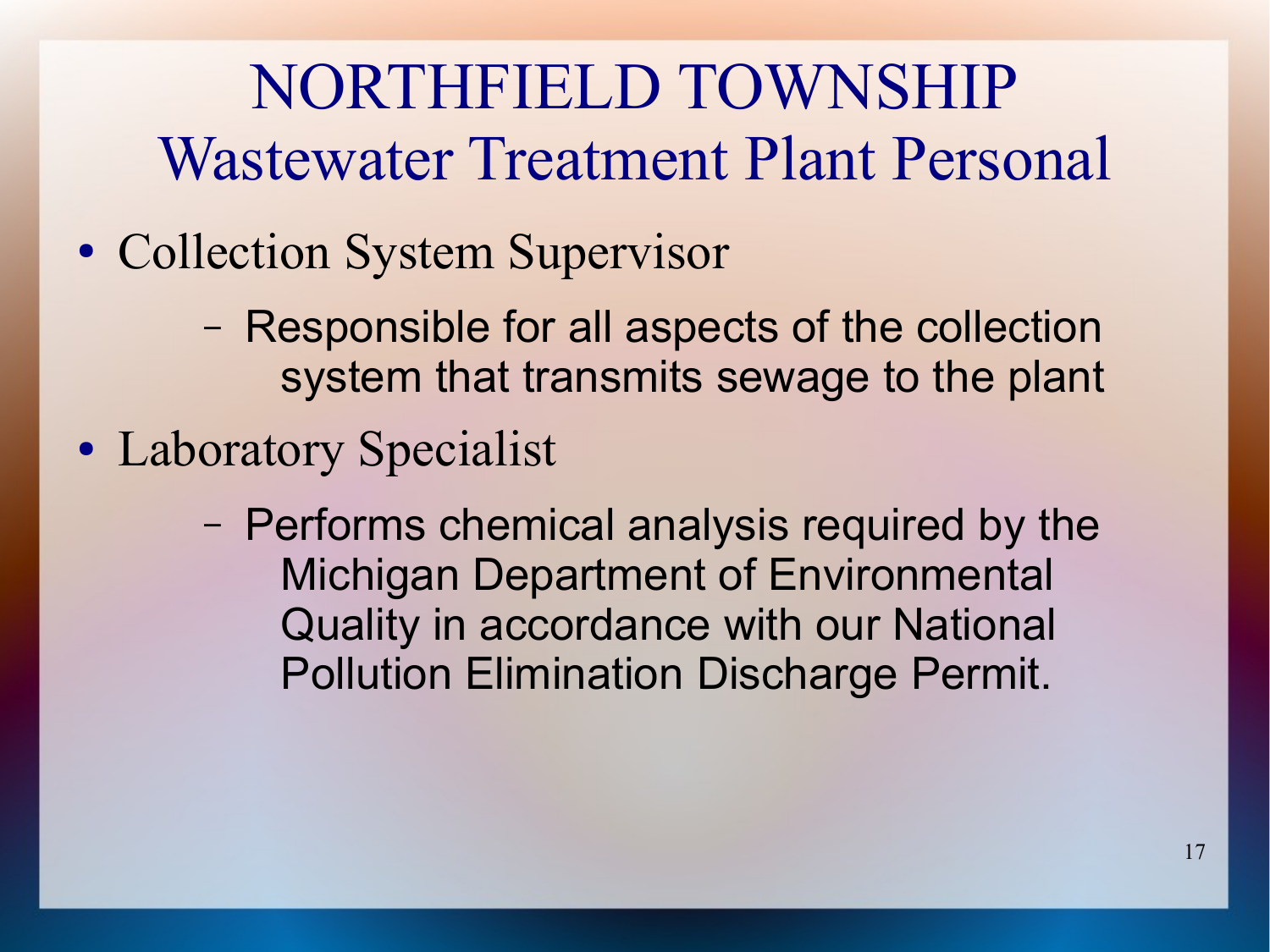## NORTHFIELD TOWNSHIP Building & Zoning

- Responsible for the enforcement of the Township's building codes and zoning ordinances.
- Work with developers, contractors, and the public to ensure that all structures are properly built.
- Works in conjunction with the Zoning Board of Appeals on variances from developmental standards, uses and special exceptions; and
- Works with the Planning Commission to hear requests on subdivision, rezoning, and changes to the zoning code.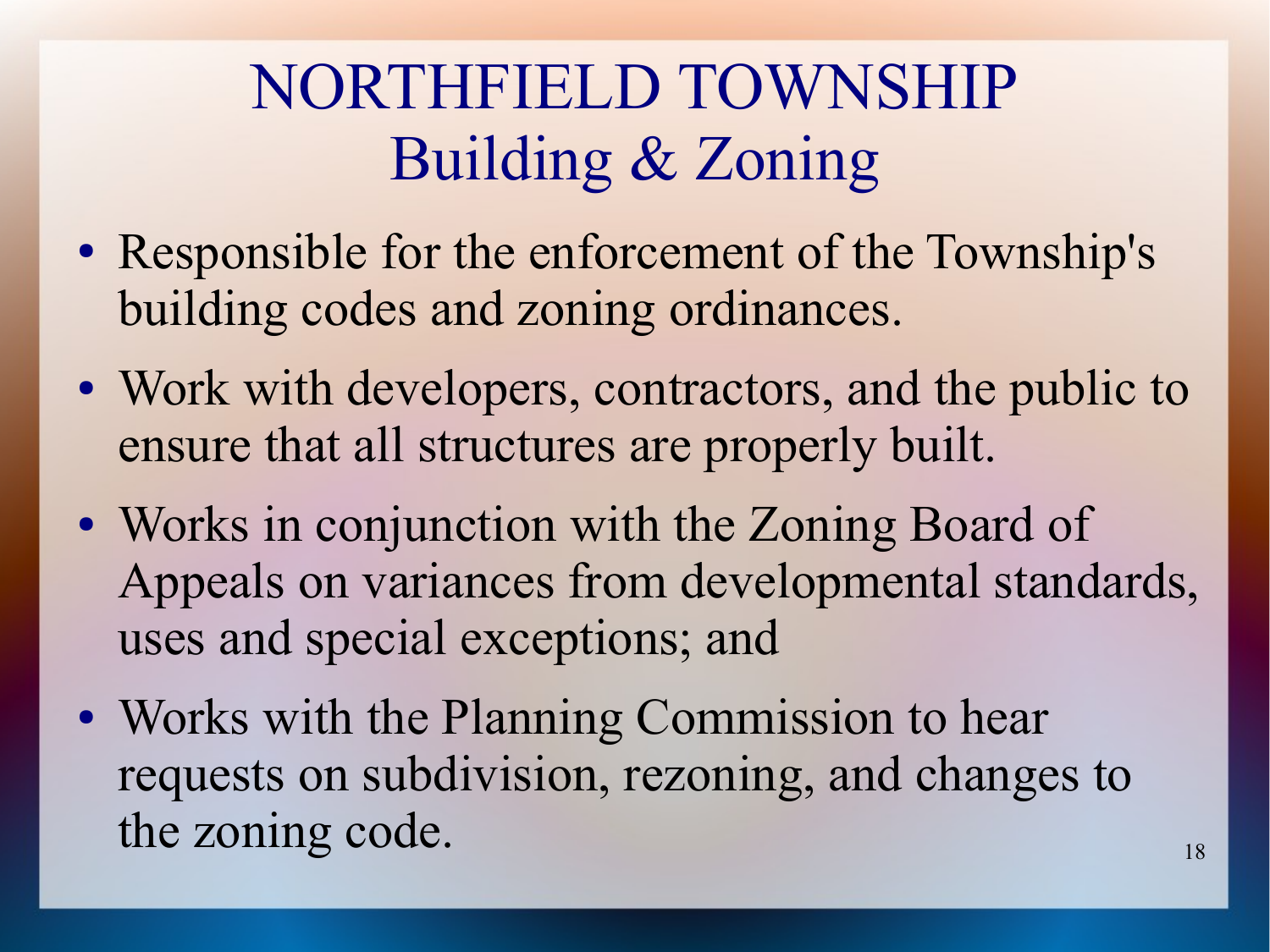#### NORTHFIELD TOWNSHIP Community Center Director

- Maintains the senior programming activities that currently exist while providing leadership, direction, and a plan of action to the Township Board and Township Manager for expanding programming to additional people.
- Engages with the general community events such as the 4<sup>th</sup> of July Parade and looks to establish additional community activities.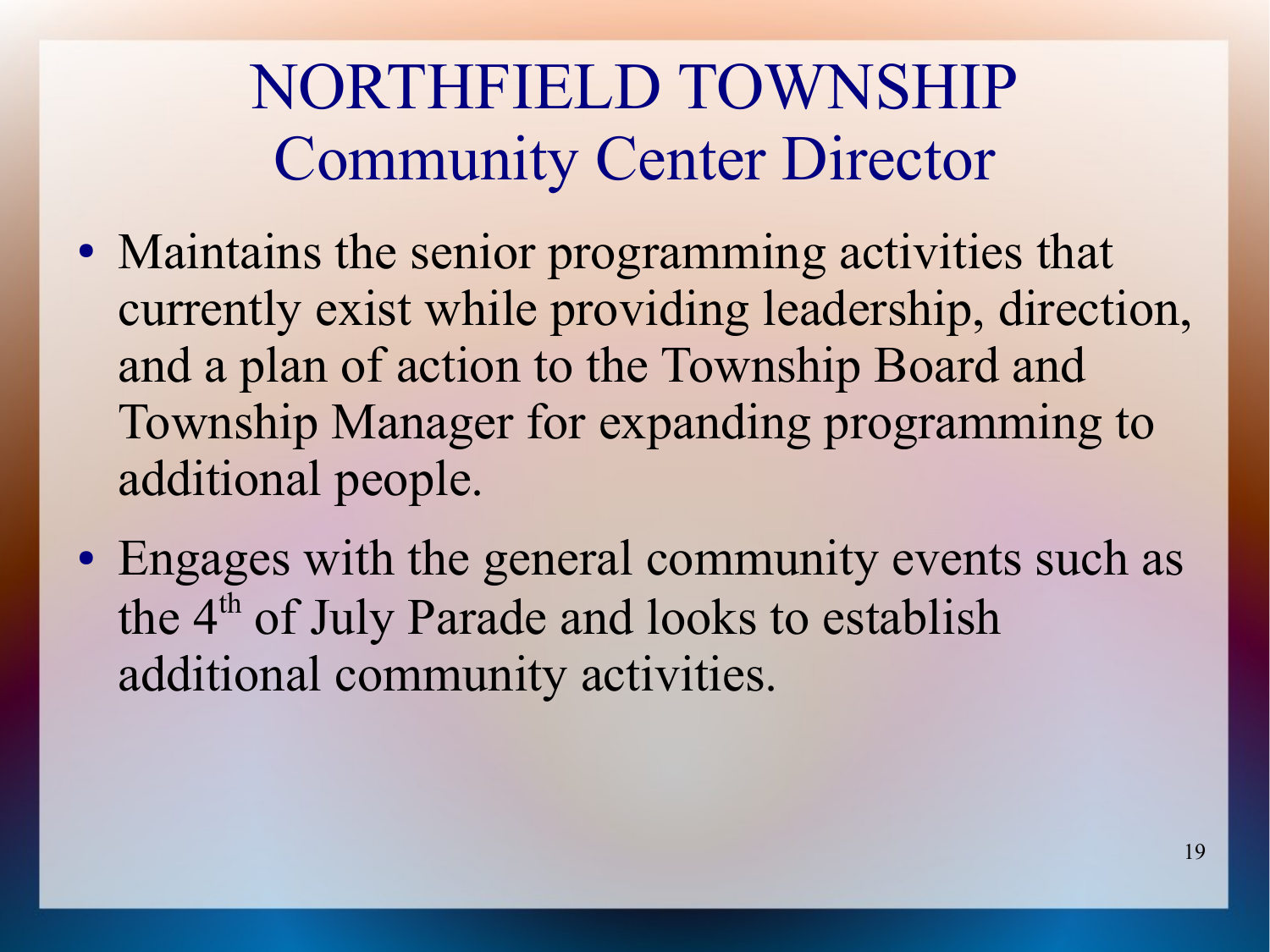## NORTHFIELD TOWNSHIP Township Controller

- Responsible for keeping Township financial records.
- Oversees the annual audit.
- Works directly with department heads in preparation of annual Township budgets.
- Performs account reconciliations
- Performs cost analysis as needed.
- Produces results with little or no supervision.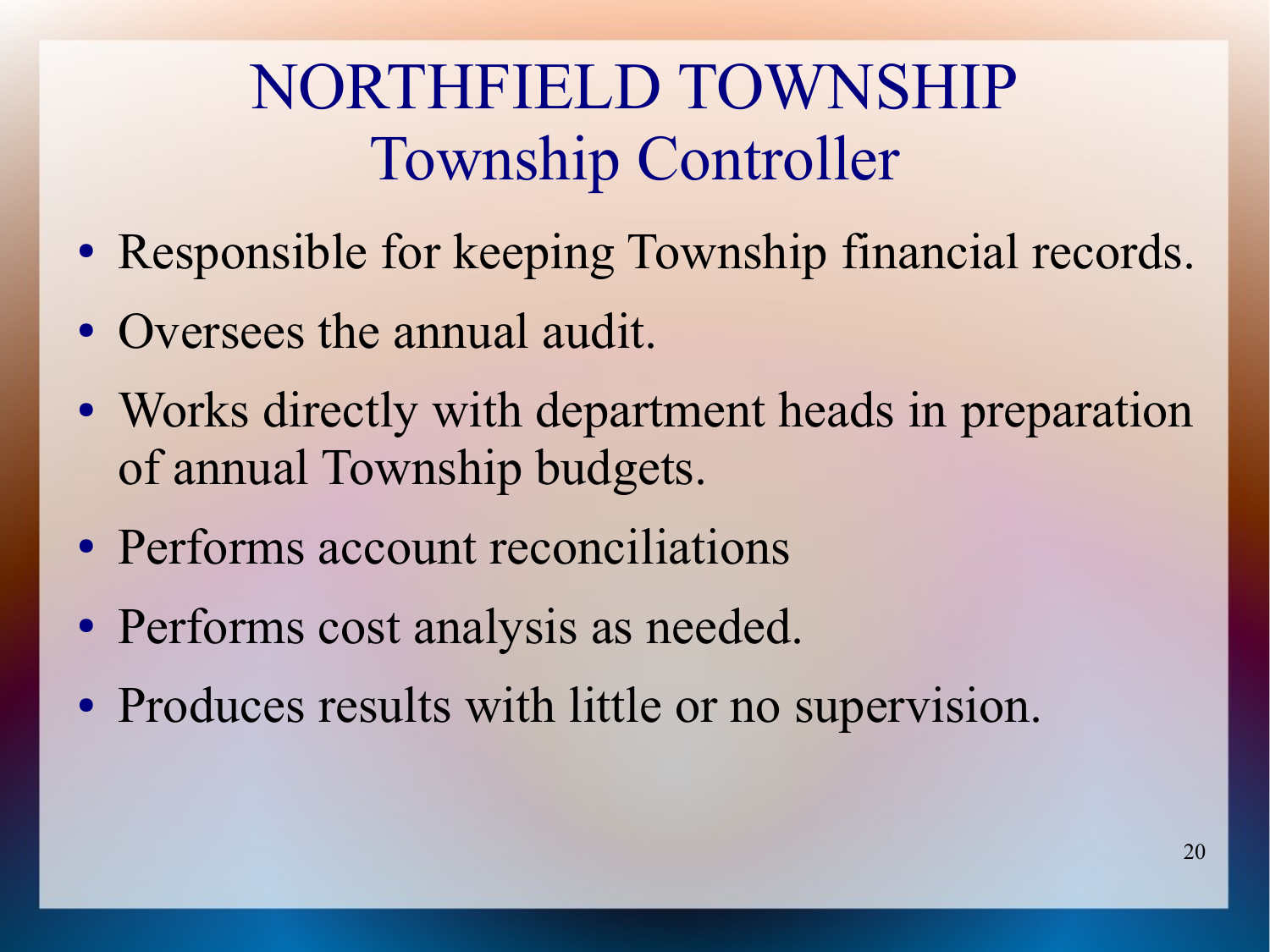NORTHFIELD TOWNSHIP Code Enforcement Officer

- Sworn enforcement position upholding property maintenance standards in accordance with the local ordinances.
- Work includes inspecting, citing, and abating nuisances and zoning violations.
- Direction is received from the Zoning Administrator and Township Manager.
- Expected to initiate action to identify abatement needs.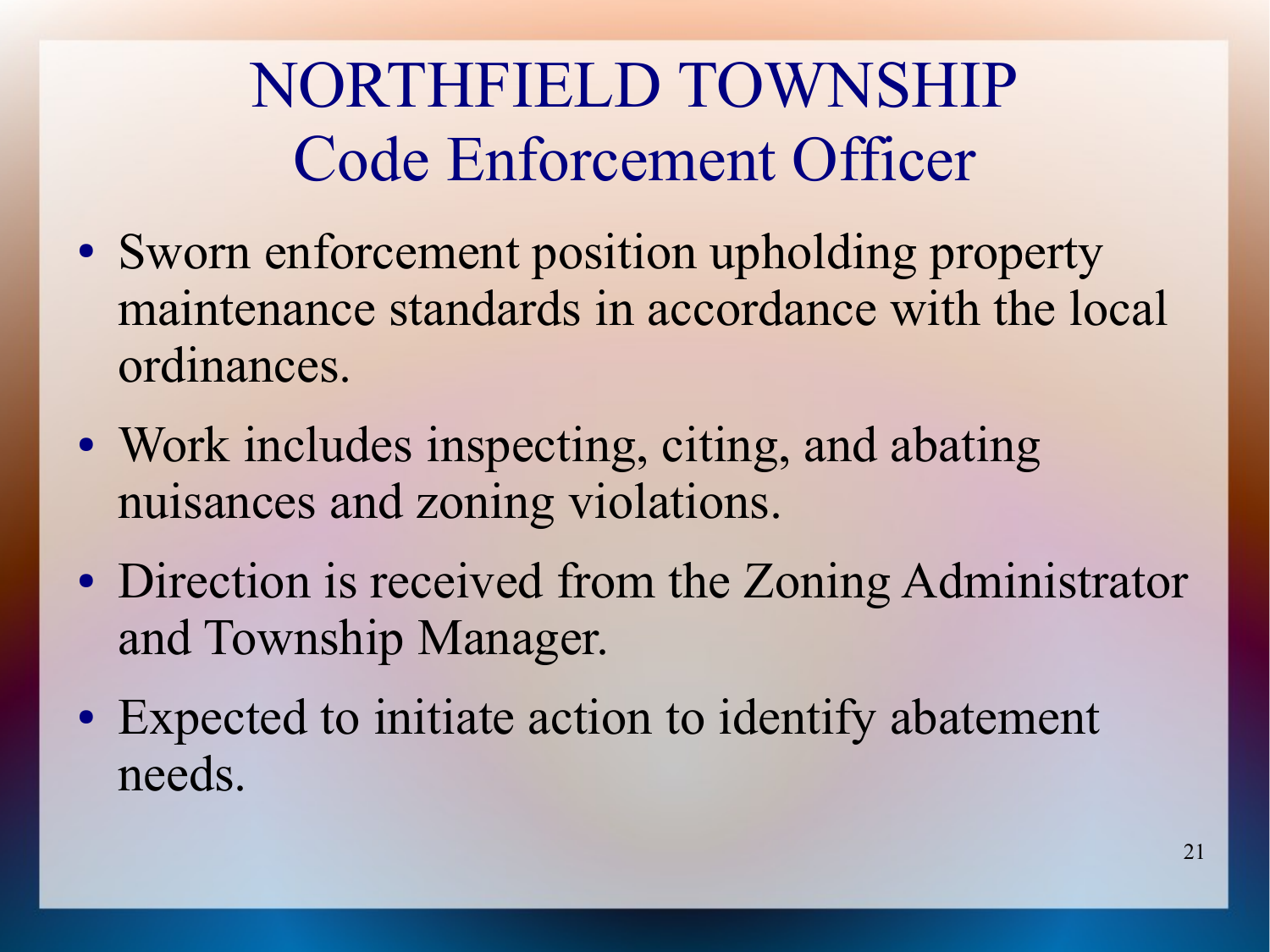# NORTHFIELD TOWNSHIP Assistant to the Township Manager

- Provides administrative support to the Township Manager.
- Responsible for administering accounts payables and legal notices.
- Provides counter support including assisting with tax and sewer collections.
- Performs general office support functions including scheduling, correspondence, responding to resident inquires, preparing meeting packets, etc.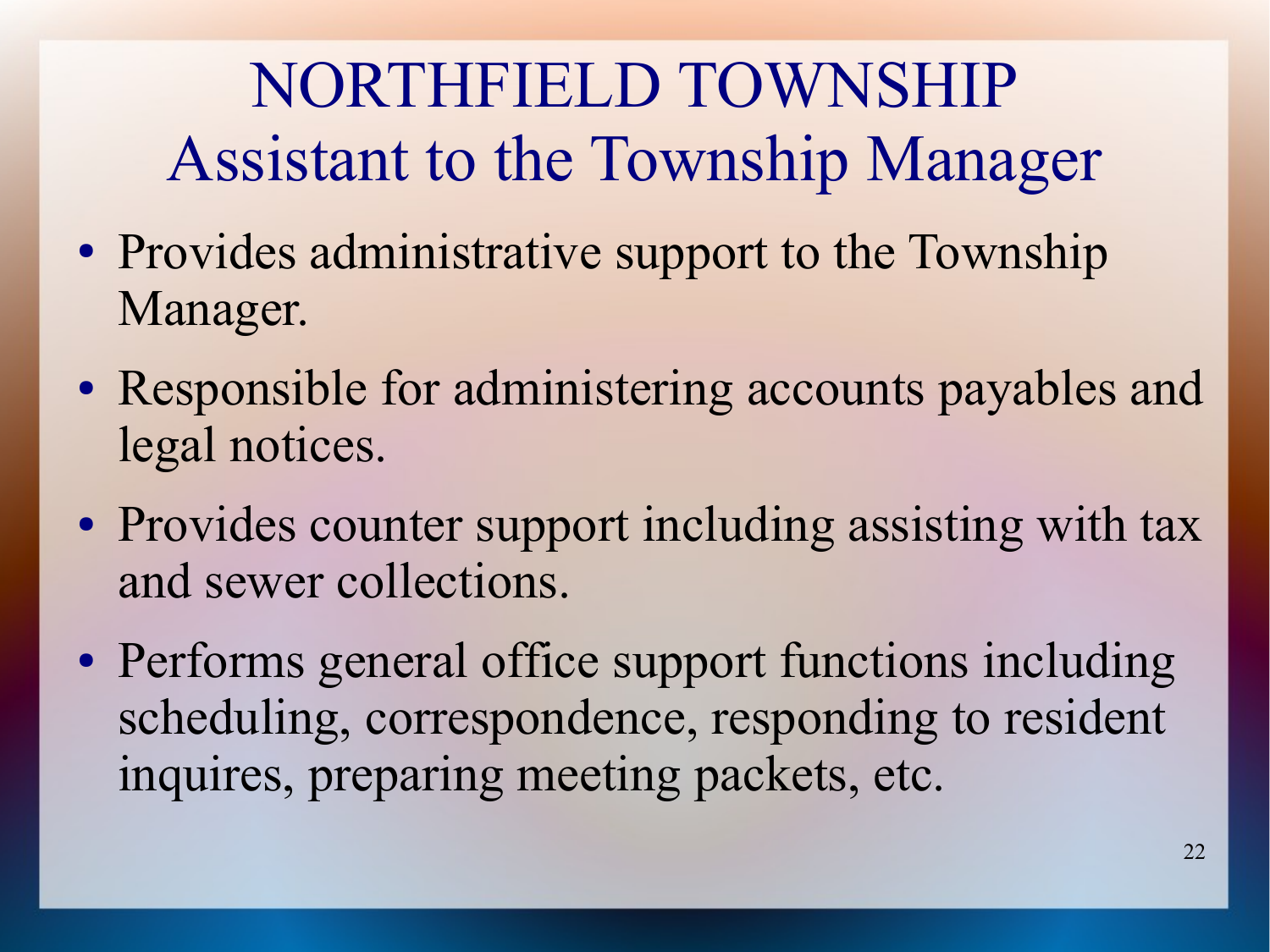# NORTHFIELD TOWNSHIP Front Desk Clerk/Building Assistant

- Responsibilities include receipting monies payable to the Township (taxes, sewer bills, building permits, etc.)
- Receives building permits and schedules inspections.
- First point of contact with the general public; receiving and greeting visitors and/or callers.
- Determining individual needs and provides assistance by giving directions, information, written materials to the appropriate department or official.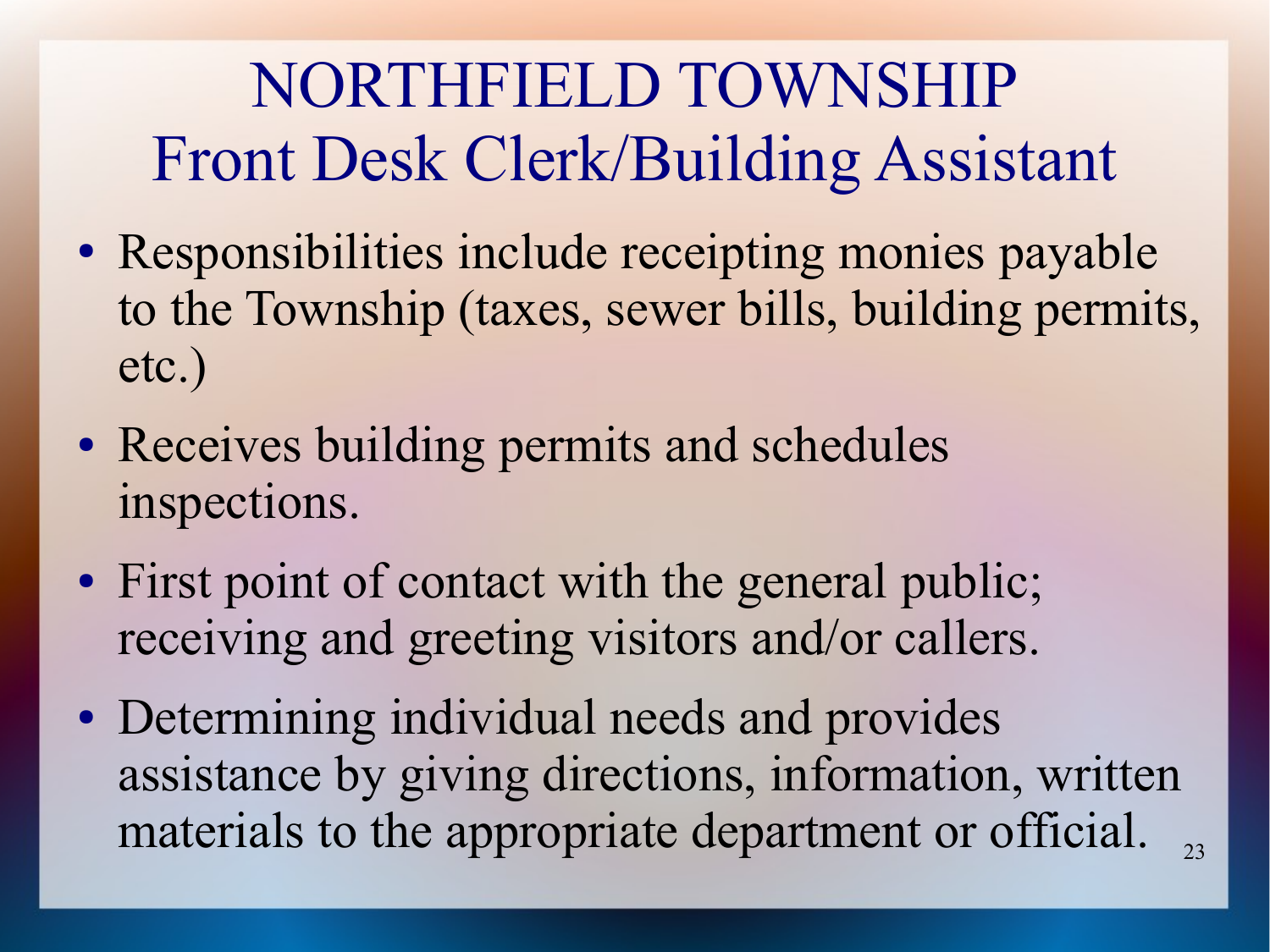# NORTHFIELD TOWNSHIP Planning Commission

- Advises Township officials in matters of planning and development of the community, prepares plans, and makes recommendations for land-use and the environment.
- Updates the Northfield Township Master Plan.
- Provides new language or amends the zoning ordinances.
- Reviews rezoning request, site plans, and conditional land use.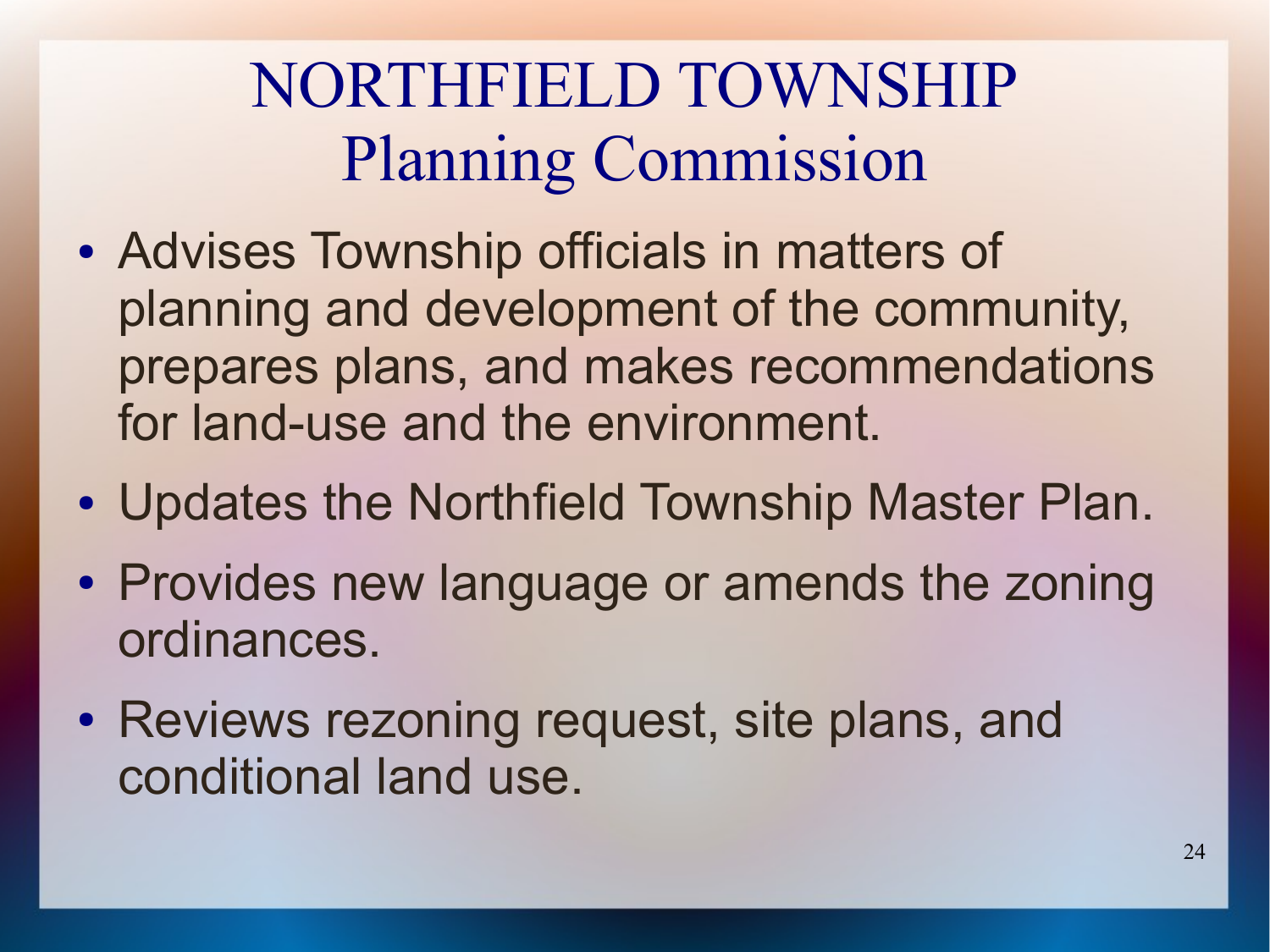## NORTHFIELD TOWNSHIP Planning Commission - Members

- Larry Roman, Chair (12/2018)
- Janet Chick, Vice Chair/Board Representative (11/2020)
- John Zarzecki, Secretary (12/2020)
- Brad Cousino, Member (12/2020)
- Sam Iaquinto, Member/Parks & Rec Rep. (12/2018)
- Eamonn Dwyer, Member/ZBA Rep. (12/2019)
- Cecilia Infante, Member (12/2019)
- Paul Lippens, Planning Consultant McKenna & **Associates**
- Lisa Lemble, Recording Secretary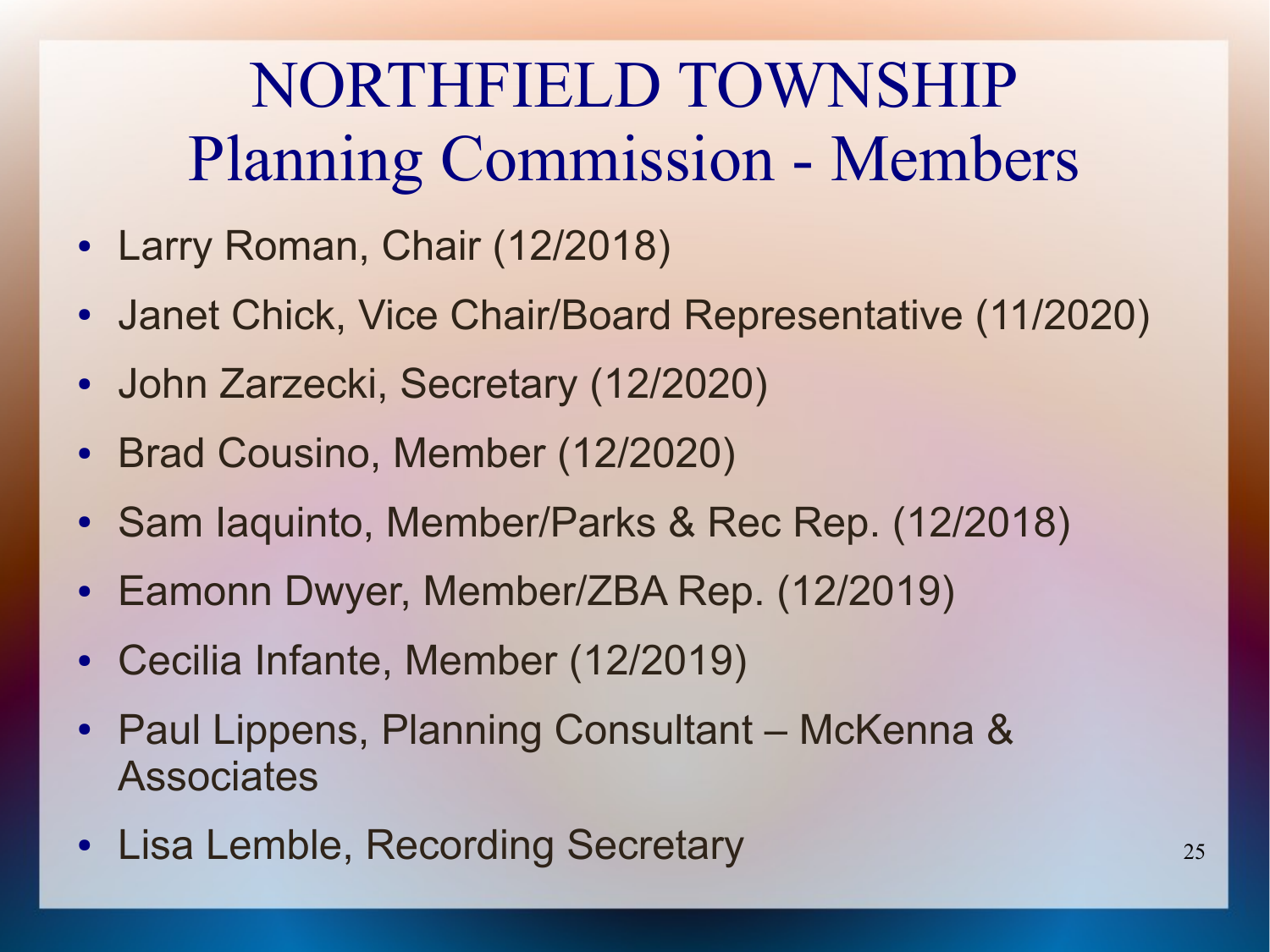# NORTHFIELD TOWNSHIP Zoning Board of Appeals (ZBA)

- Has ability to grant variances or exemptions to the Zoning Ordinance in instances where there is evidence of hardship.
- Different types of appeals:
	- Interpretation of the ordinance text or map.
	- Appeal of administrative decisions.
	- Variance of Development Standards
	- Other specific duties associated with ordinance non-conformities.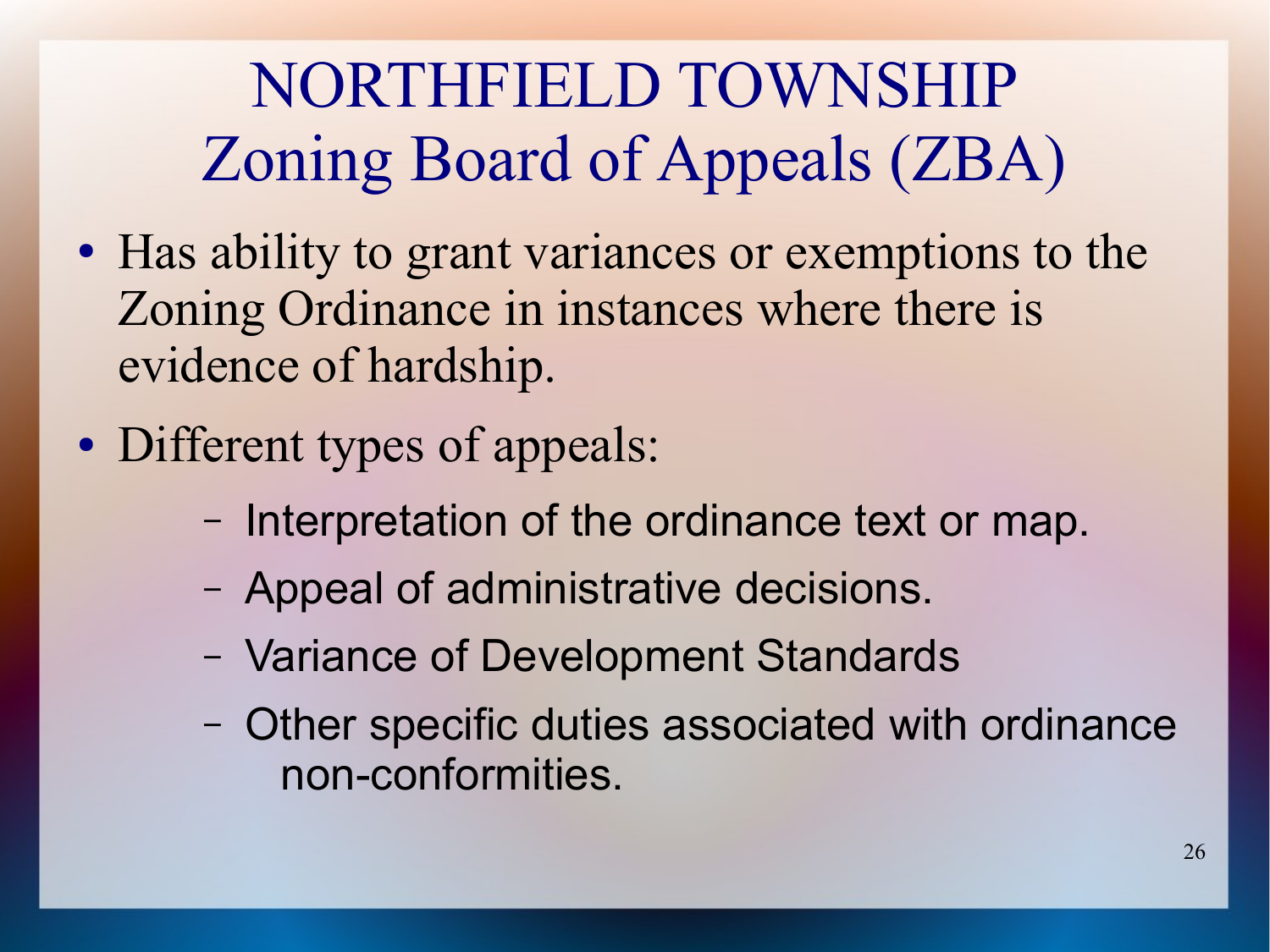#### NORTHFIELD TOWNSHIP ZBA Members

- Stephen Safranek, Chair (12/2018)
- Jacki Otto, Vice Chair/Twp. Board Rep. (11/2020)
- Greg Kolecki, Secretary (12/2018)
- Ken Dignan, Member (12/2020)
- Brad Cousino, Planning Commission Rep. (12/2020)
- James Balsillie, alternate (12/2020)
- Lisa Lemble, Recording Secretary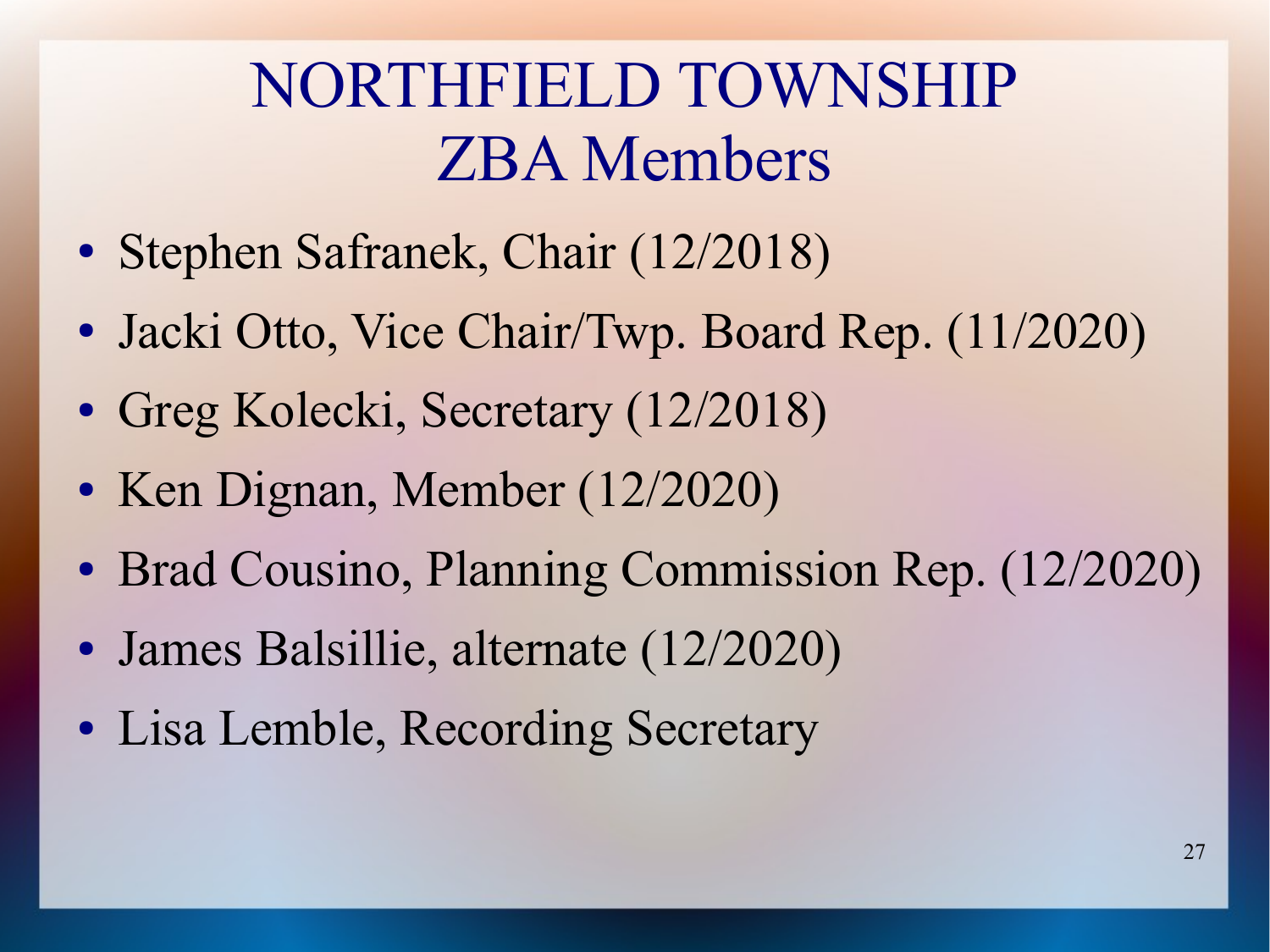# NORTHFIELD TOWNSHIP Downtown Development Authority (DDA)

• Mission of the DDA is to undertake public improvements and activities that have the greatest impact in strengthening the business district and attracting new private investments (adopted 8 May 2002).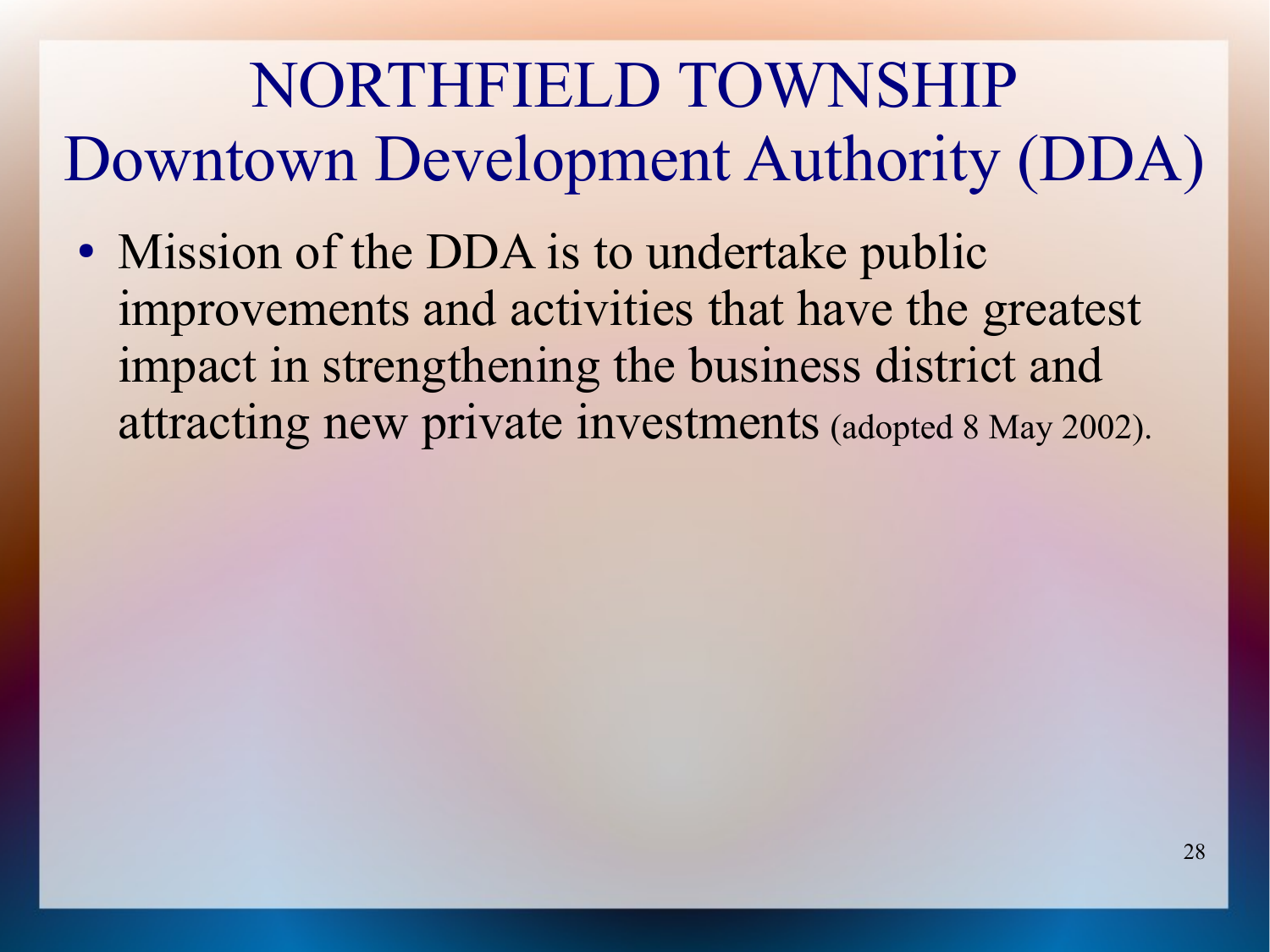### NORTHFIELD TOWNSHIP DDA Members

- Barbara Watkins, Chair (6/30/2020)
- Jeni Olney (6/30/2019)
- Doug Wilbur  $(6/30/2019)$
- Anne Iaquintio (6/30/2020)
- Dave Horton (6/30/2020)
- Denise Kabisch (6/30/2021)
- Jack Secrist (6/30/2021)
- Dana Forrester (6/30/2022)
- Marlene Chockley, Supervisor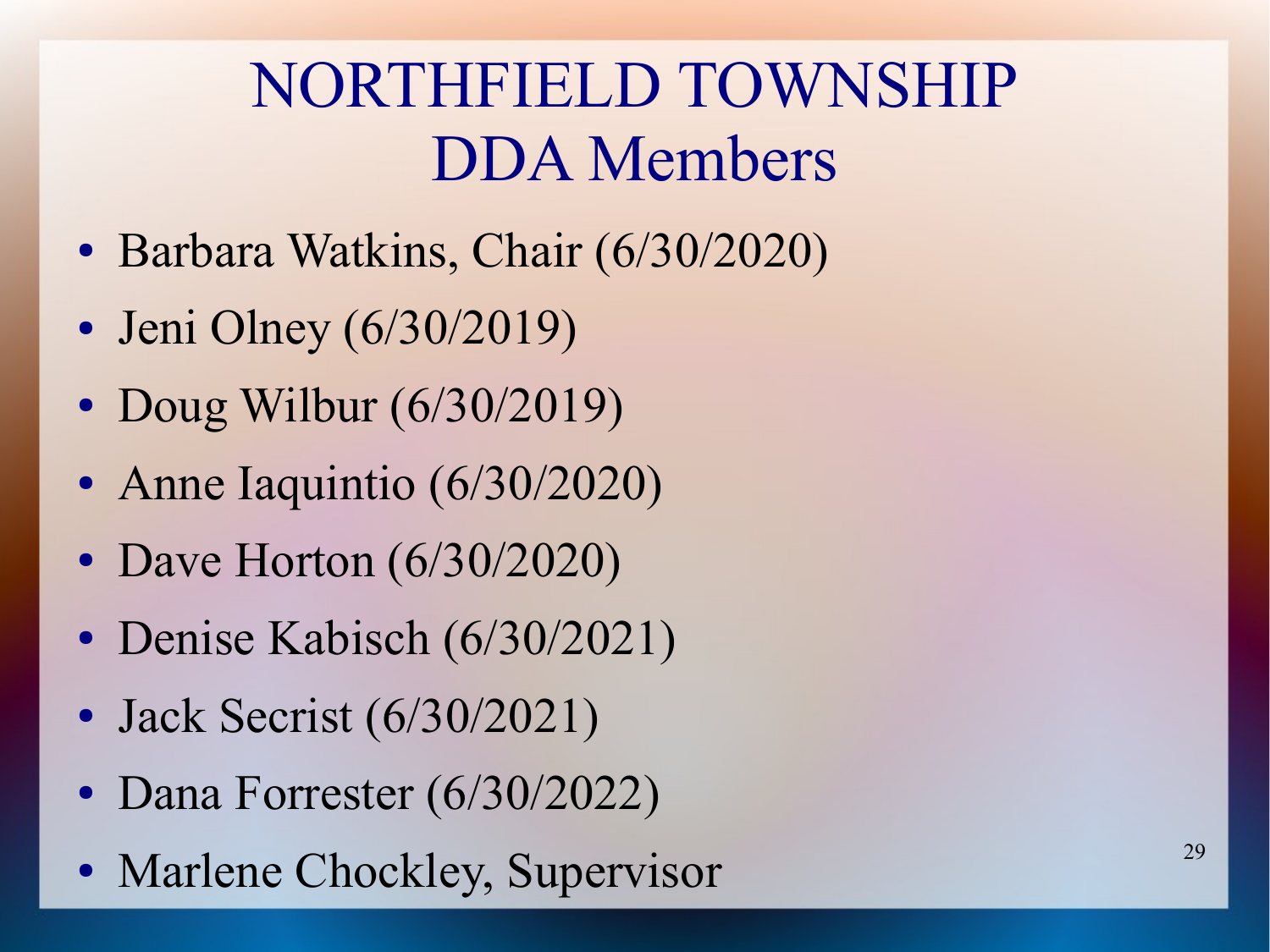### NORTHFIELD TOWNSHIP Board of Review (BOR)

- Reviews the assessment roll received from assessor for complete, accurate, uniform, and valid data.
- Conducts public hearings in March on property appeals. Has authority to hear appeals for classification, tax exempt or non-exempts status, equity, hardship and valuation.
- 30 • Two other meetings (in July and December) are held for clerical errors, mutual mistakes of fact, and situations involving hardship exemptions, principal residence exemptions, and qualified agricultural property exemptions.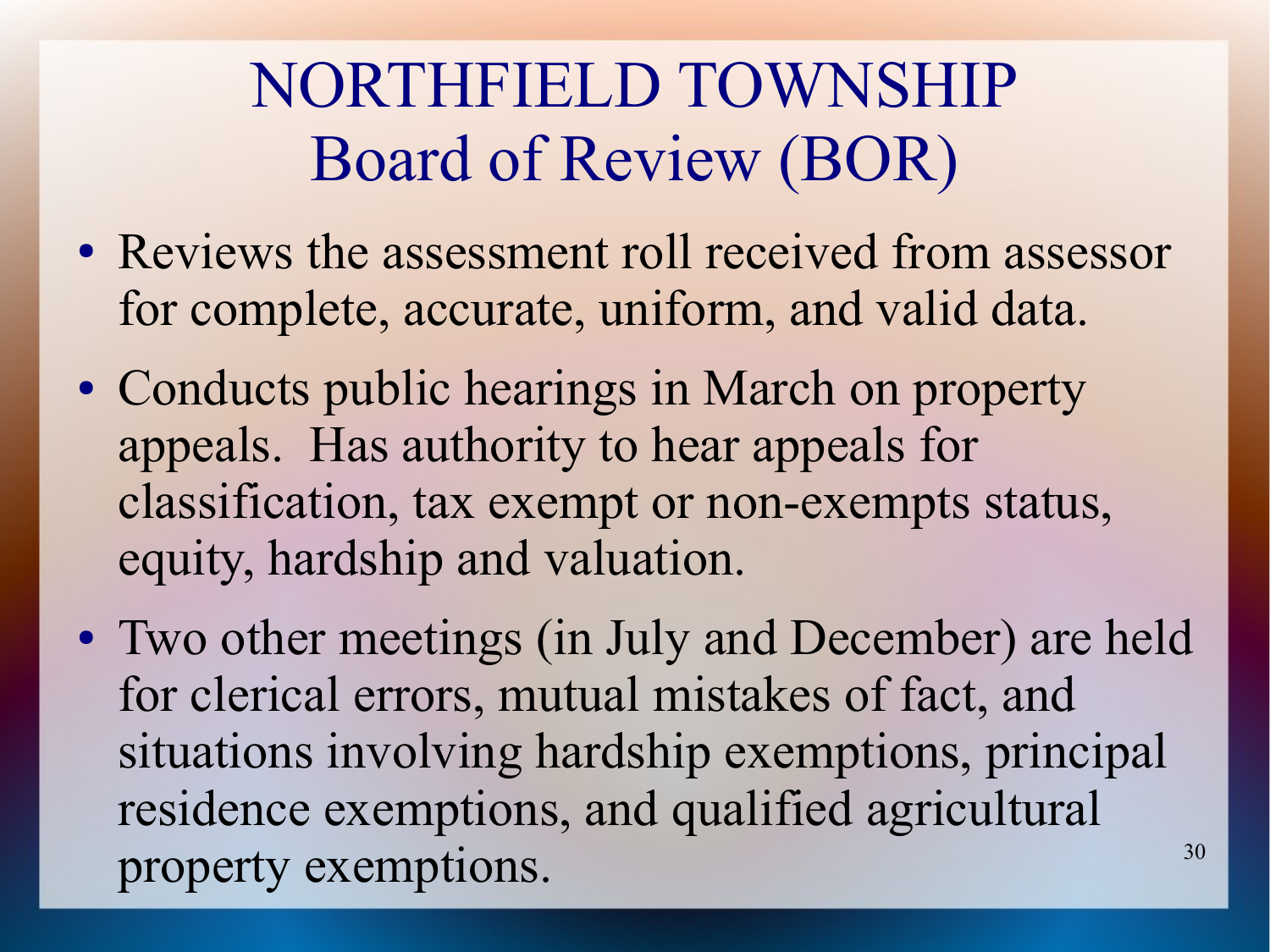### NORTHFIELD TOWNSHIP BOR MEMBERS

- Terry Webb
- Scott Chisholm
- Christopher Salata
- Dan Smith, Alternate
- TBD, Alternate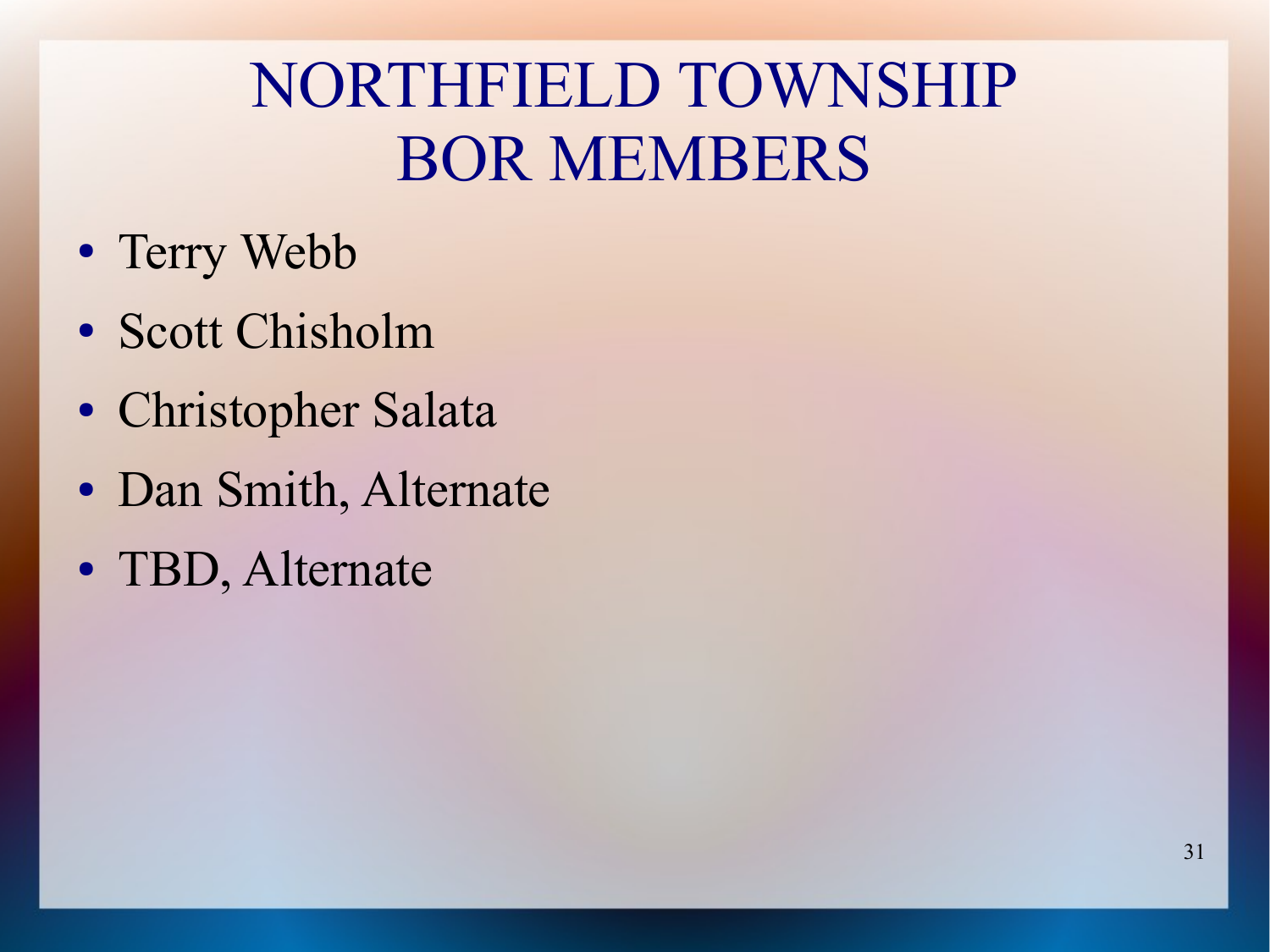## NORTHFIELD TOWNSHIP Parks and Recreation Board

- Purpose is to establish a vision for future parks and recreation opportunities.
- Develops projects that can be implemented and provides a tangible benefit to the community.
- Charts a path and defines a direction recognizing the Parks and Recreations Board's fiscal restraints and the actual needs of the residents.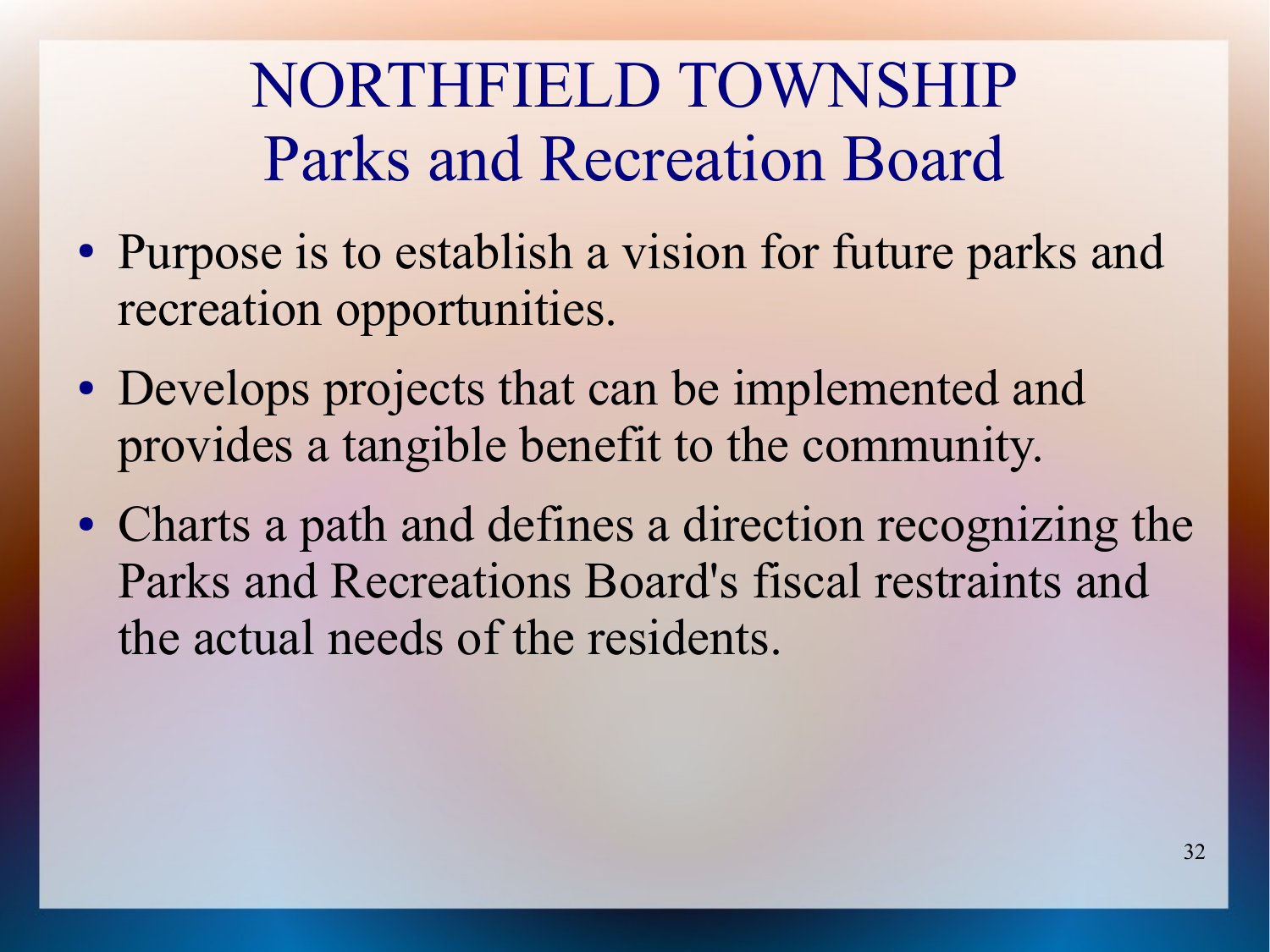## NORTHFIELD TOWNSHIP Parks and Recreation Board Members

- Sam Iaquinto, Chair/Planning Commission Rep. (7/1/19)
- Chuck Steuer, Vice Chair (7/1/20)
- Tawn Beliger, Twp. Board Rep. (11/2020)
- Doug Wilbur, DDA Rep. (mirrors DDA Term)
- Lee Cole, School Board Rep.
- David Gibbons, Member (7/1/19)
- Jennifer Delisle, Member (7/1/21)
- Tim Saville, Member (7/1/19)
- Cici Koenig, Member (7/1/21)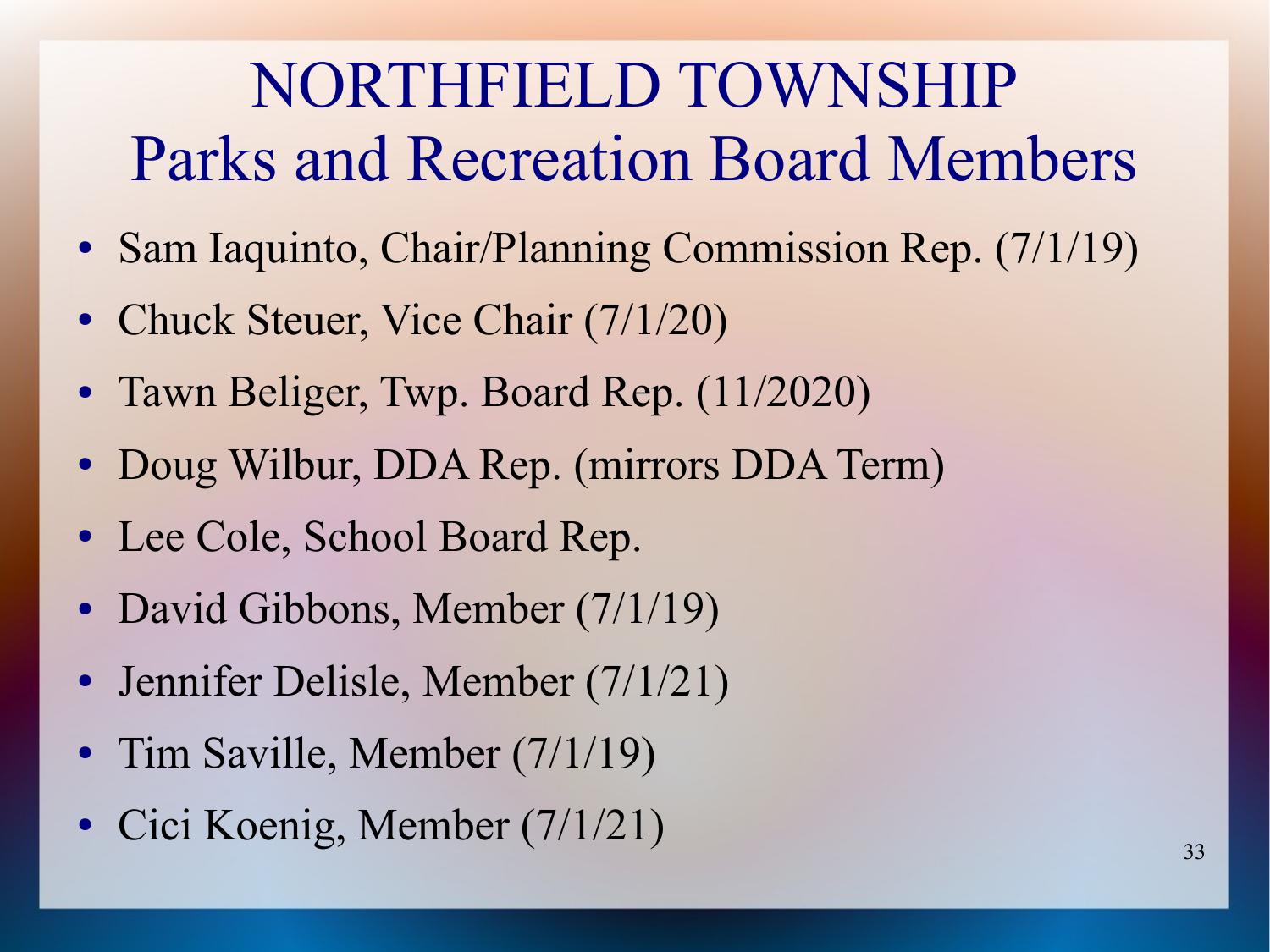NORTHFIELD TOWNSHIP Land Preservation Committee (LPC)

• Purpose is to look at ways to preserve high value agriculture and natural lands in the Township.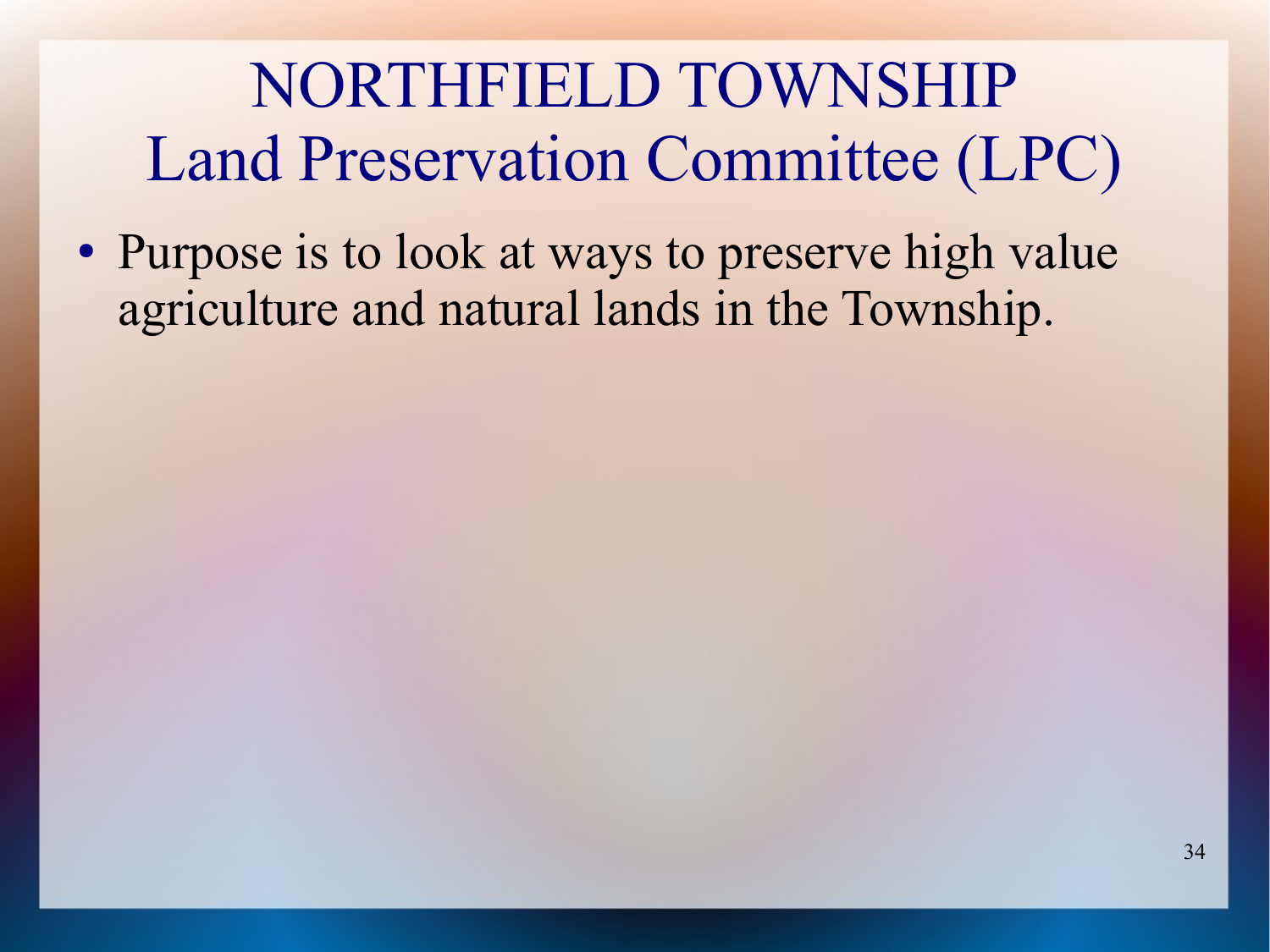### NORTHFIELD TOWNSHIP LPC Members

- Jacob Donner
- Julia Henshaw
- Pat Kelly
- Andy Lakatos
- David Perry
- Mary Robinson
- Sue Shink
- Lenore Zelenock, Twp. Board Representative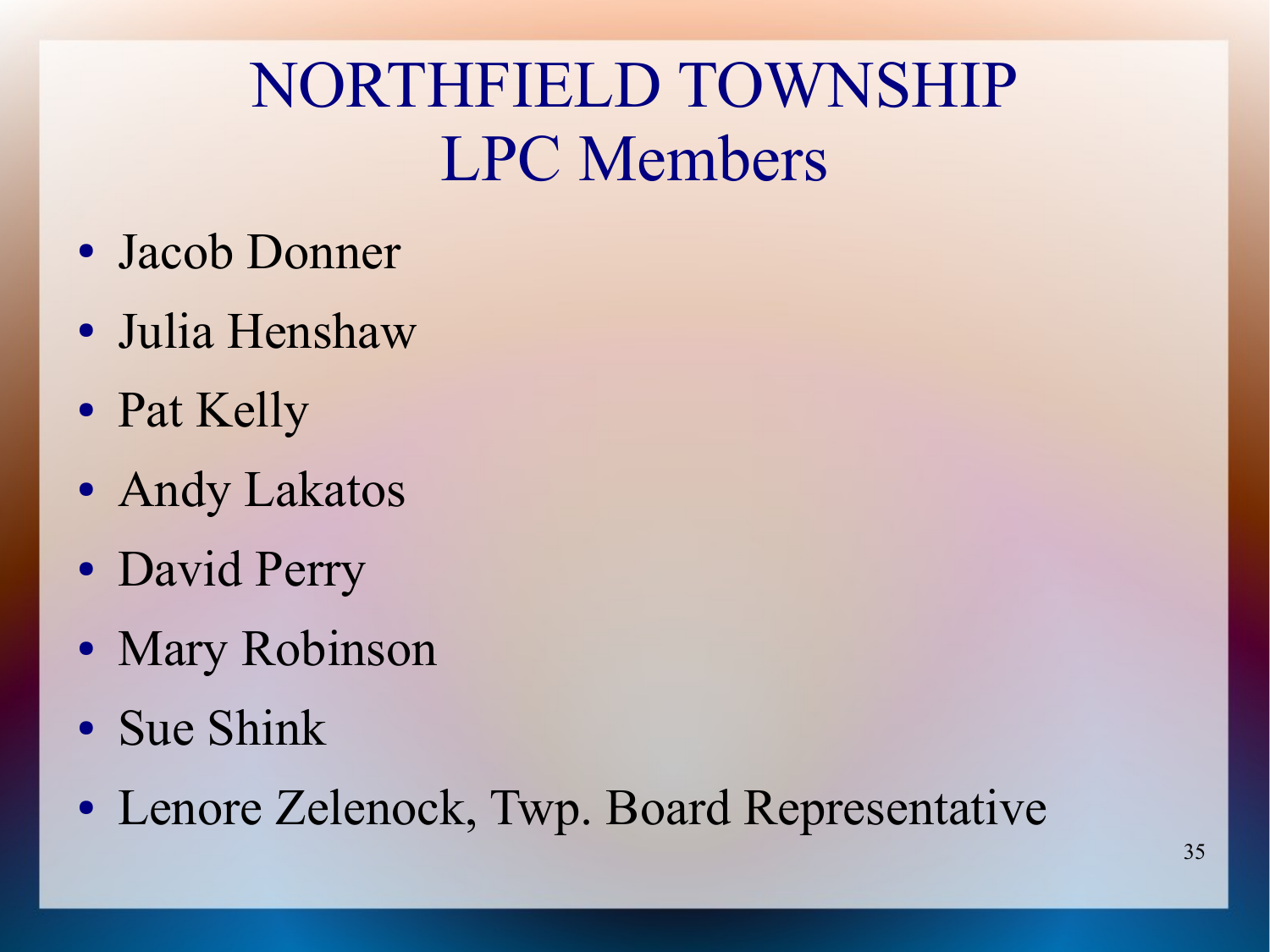# NORTHFIELD TOWNSHP Downtown Advisory Committee

- Purpose is to help identify opportunities for the Downtown Whitmore Lake and to come up with new and innovative plans to revitalize the hamlet area.
- Collaborates with the DDA, Board of Trustees, and the Township planners to come up with implementation plans for not only the 23 acres on Whitmore Lake, but the entire downtown area.